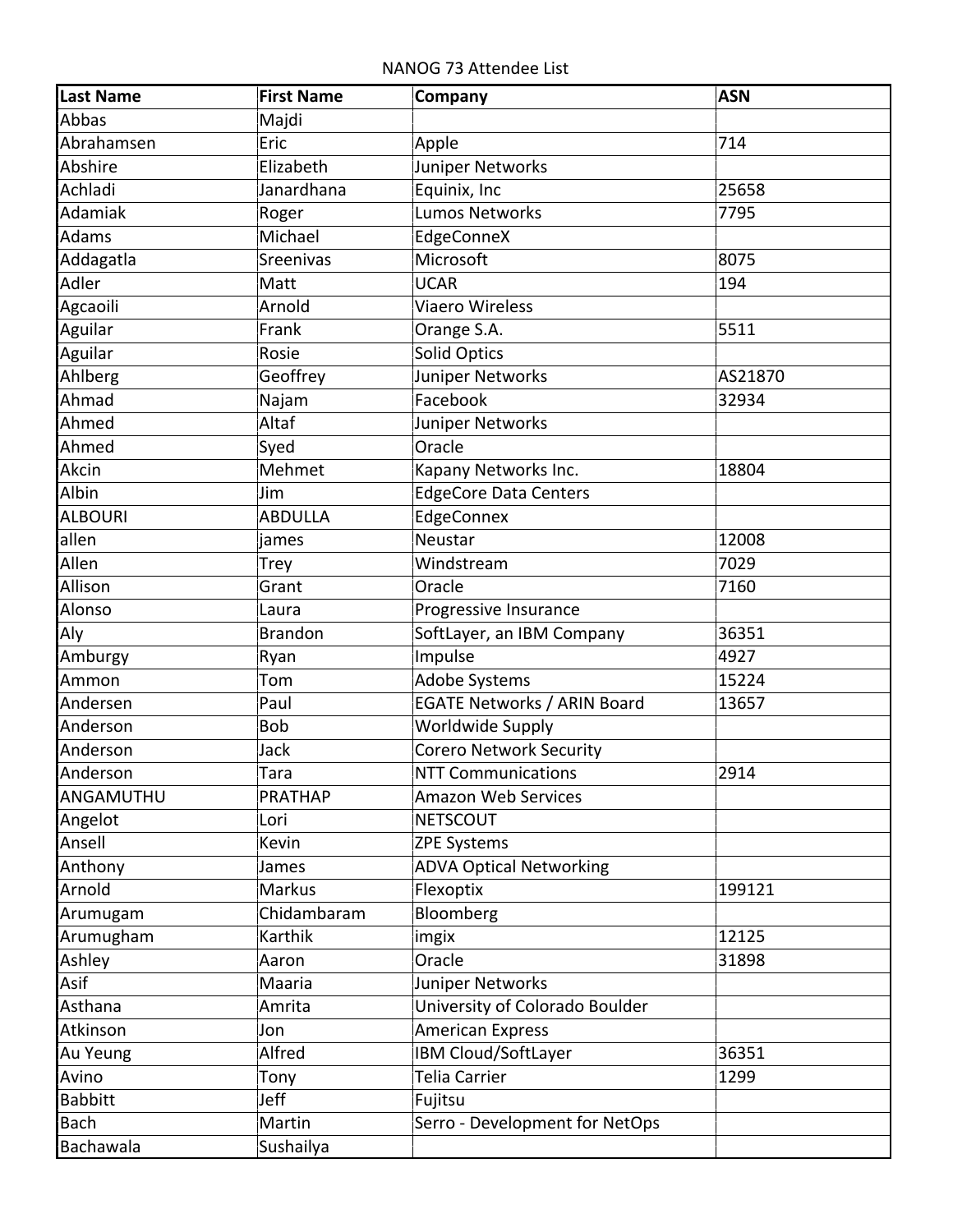NANOG 73 Attendee List

| <b>Last Name</b> | <b>First Name</b> | Company                       | <b>ASN</b>           |
|------------------|-------------------|-------------------------------|----------------------|
| Bachmann         | Urs               | NETSCOUT   Arbor              |                      |
| Bagchi           | Anupam            | subpsace                      | 32261                |
| <b>Bagdonas</b>  | Ignas             | Equinix                       |                      |
| Bair             | Chris             | Iron Mountain                 |                      |
|                  |                   |                               | 20115                |
|                  |                   |                               |                      |
|                  |                   |                               | 33588                |
|                  |                   |                               |                      |
| <b>Baker</b>     | <b>Byrn</b>       | <b>Charter Communication</b>  | 7843                 |
| <b>Baker</b>     | Colin             | SupraNet Communications, Inc. | 4150                 |
| <b>Baker</b>     | Mike              | Rochester Network Supply      |                      |
| <b>Baker</b>     | Reid              | Cologix                       |                      |
| Ball             | Alan              | Juniper Networks              |                      |
| <b>Ballard</b>   | Eric              | <b>Stream Data Centers</b>    |                      |
| <b>Ballard</b>   | Michael           | Cyxtera                       | 12213                |
| Ballenger        | Michael           | <b>Charter Communications</b> | 20115                |
| <b>Ballew</b>    | Dean              | CenturyLink                   | 209                  |
| <b>Ballinger</b> | Jonathan          | <b>Uber Technologies</b>      |                      |
| <b>Bandelier</b> | <b>Derrick</b>    | <b>Amazon Web Services</b>    |                      |
| <b>Barajas</b>   | <b>Berto</b>      | SOUTHERN CALIFORNIA EDISON    |                      |
| <b>Barrera</b>   | Manny             | Serro LLC                     |                      |
| <b>Barry</b>     | Kate              | Twitch                        | 46489                |
| <b>Bartig</b>    | Jeff              | Internet2                     | 11164, 11537         |
| Bashford         | Kelly             | 'NETSCOUT   Arbor             |                      |
| <b>Bates</b>     | Tim               | <b>AWS</b>                    | 16509                |
| <b>Beare</b>     | Dustin            | Kentik                        |                      |
| <b>Beatrice</b>  | Tim               | <b>Charter Communications</b> | 20115, 7843, 33588   |
| <b>Beck</b>      | Jody              | <b>Charter Communications</b> | 7843                 |
| Beecher          | Tom               | Oath / Yahoo, Inc             | 10310                |
|                  |                   |                               | AS701, AS702, AS703, |
| <b>Behrens</b>   | <b>Travis</b>     | Verizon                       | AS2828               |
| Bell             | Eric              | <b>Baxtel</b>                 |                      |
| Bell             | Scott             | Charter Communications, Inc.  | 20115, 7843          |
| Bemount          | <b>Marcus</b>     | Pavlov Media                  | 23473                |
| Bender           | Robert            | <b>CTS Telecom</b>            | 19653                |
| <b>Bennett</b>   | <b>Brandon</b>    | Facebook                      | 32934                |
| <b>Berthier</b>  | Yann              | <b>Tata Communications</b>    | 6453                 |
| <b>Besida</b>    | Roman             | Oracle                        | 7160                 |
| <b>Bhide</b>     | Prateek           | D1 Capital Partners           |                      |
| <b>Bhimani</b>   | Aliraza           | <b>Comcast Cable</b>          | 7922                 |
| Bianchi          | Matt              | Juniper Networks              |                      |
| Biegel           | Justin            | Kentik                        |                      |
| Billington       | David             | Infinera                      |                      |
| <b>Bitra</b>     | Pravallika        | Addrex                        |                      |
|                  |                   |                               |                      |
| <b>Black</b>     | Tim               | Ciena                         |                      |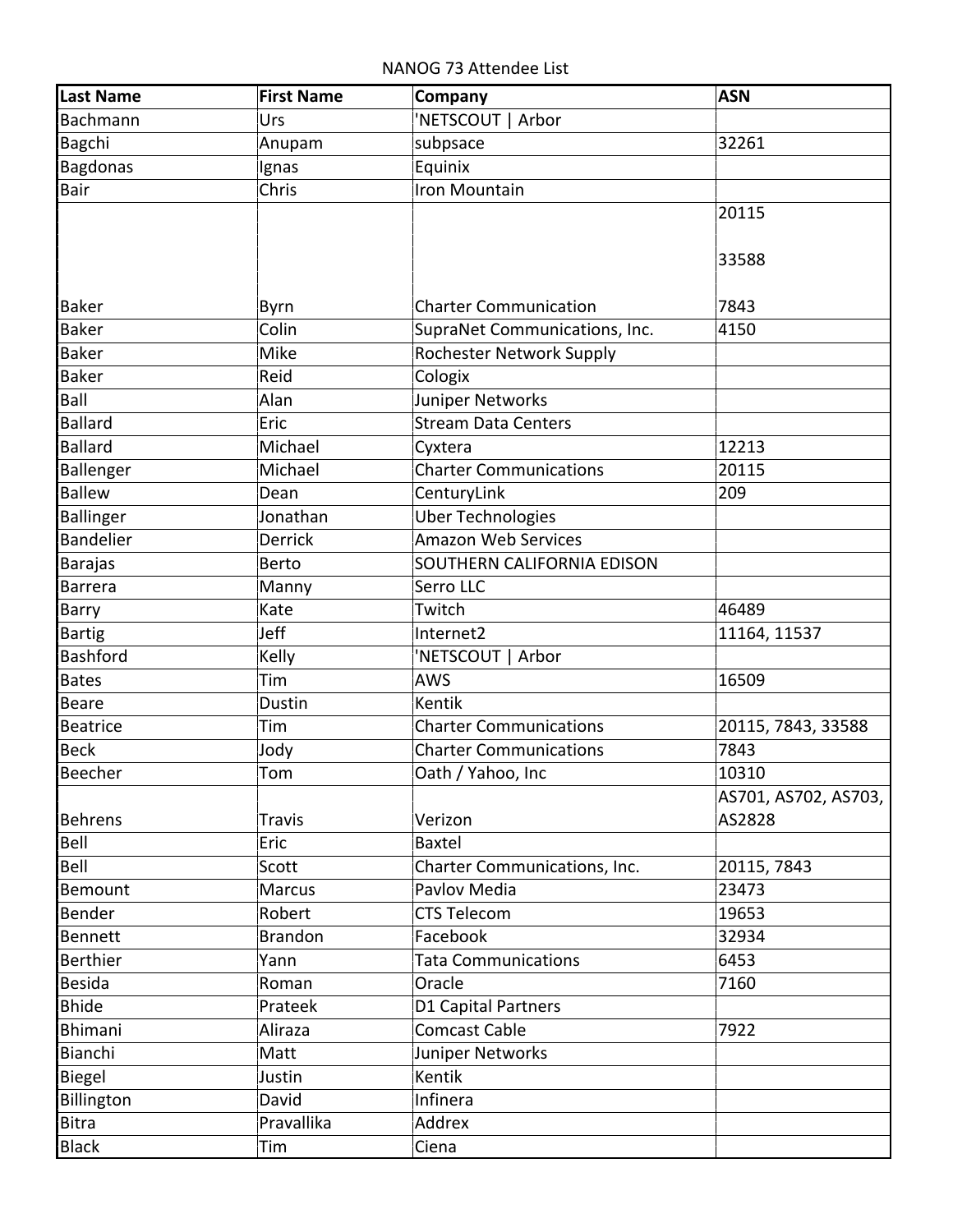NANOG 73 Attendee List

| Last Name           | <b>First Name</b> | Company                               | <b>ASN</b>           |
|---------------------|-------------------|---------------------------------------|----------------------|
| Blakey              | Matt              | WOW! Internet, Cable and Phone        | 12083                |
| Blankman            | Frank             | <b>Amazon AWS</b>                     | 16509                |
| <b>Blunk</b>        | Aric              | Merit Network                         | 237                  |
| <b>Blunk</b>        | Larry             | <b>Merit Network</b>                  | 237                  |
|                     |                   |                                       | 64216, 64219, 64220, |
| <b>Boekhout</b>     | Colin             | Megaport                              | 64222, 395081        |
| <b>Bolger</b>       | Stacey            | <b>Precision Optical Transceivers</b> |                      |
| Bong                | <b>Steve</b>      | Equinix                               | 14609                |
| Bopp                | Bradley           | Total Server Solutions                | 46562                |
| <b>Boudreaux</b>    | Gerry             | <b>EATEL, Vision Communications</b>   | 5009/20355           |
| <b>Bourne</b>       | Josh              | Kalorama Group                        |                      |
| Boyd                | Brendan           | Twitter                               | 13414                |
| <b>Brady</b>        | David             | <b>Myriad Supply</b>                  |                      |
| <b>Brandt</b>       | Carl              | Pilot                                 |                      |
| <b>Bravo</b>        | Arthur            | Ciena                                 |                      |
| <b>Breen</b>        | Victor            | Impulse                               | 4927                 |
| <b>Briscoe</b>      | Silvia            |                                       |                      |
| <b>Brodie</b>       | Jill              | <b>Netflix</b>                        | 2906                 |
| <b>Brody</b>        | Sagi              | Webair                                | 27257                |
| <b>Bronstein</b>    | Tomer             | <b>IMPERVA</b>                        | 19551                |
| <b>Brooks</b>       | Bryan             | Pavlov Media                          | 23473                |
| <b>Brooks</b>       | Jan               | Rackspace                             | 12200                |
| <b>Brooks-Dowty</b> | Jeff              | GoDaddy, LLC                          | 26496                |
| Broughton           | Heather           | <b>NETSCOUT</b>                       |                      |
| <b>Brown</b>        | Aliza             | <b>Hilco Streambank</b>               |                      |
| <b>Brown</b>        | Anthony           | 'NETSCOUT   Arbor                     |                      |
| <b>Brown</b>        | Jeff              | Viaero Wireless                       |                      |
| <b>Brown</b>        | Kevin             | <b>Cox Communications</b>             | ASN 22773            |
| Brown               | Timothy           | Network Utility Force, LLC            | 394345               |
| <b>Brown</b>        | Tom               | Datagryd, LLC.                        |                      |
| Brudenell           | Steven            | Twitch Interactive                    | 46489                |
| <b>Brumund</b>      | Karl              | Oracle + Dyn                          | 33517, 15135, 11049  |
| <b>Brush</b>        | Debbie            | Iron Mountain                         |                      |
| <b>Budney</b>       | Jeff              | Verizon                               | 701, 702, 703, 14551 |
| <b>Buffalow</b>     | Eric              | <b>NTT Communications</b>             | 2914                 |
| Buinauskaite        | Aiste             | IX Reach/Open-IX                      | 43531                |
| <b>Burke</b>        | <b>Betty</b>      | <b>NANOG</b>                          |                      |
| <b>Burns</b>        | Lamar             | IBM/Softlayer                         | 36351                |
| <b>Burnside</b>     | Jamie             | Oracle                                | 7160                 |
| <b>Byrne</b>        | Greg              | LightRiver Technologies               |                      |
| CÃirdenas Anaya     | Carlos Alberto    | Network Information Center México     |                      |
| Cables              | Eric              | Twitch                                | 46489                |
| Cadd                | lain              | Oracle                                | AS7160               |
| Cadora              | Shelly            | Cisco Systems                         |                      |
| Calabrese           | Mike              | Nokia                                 |                      |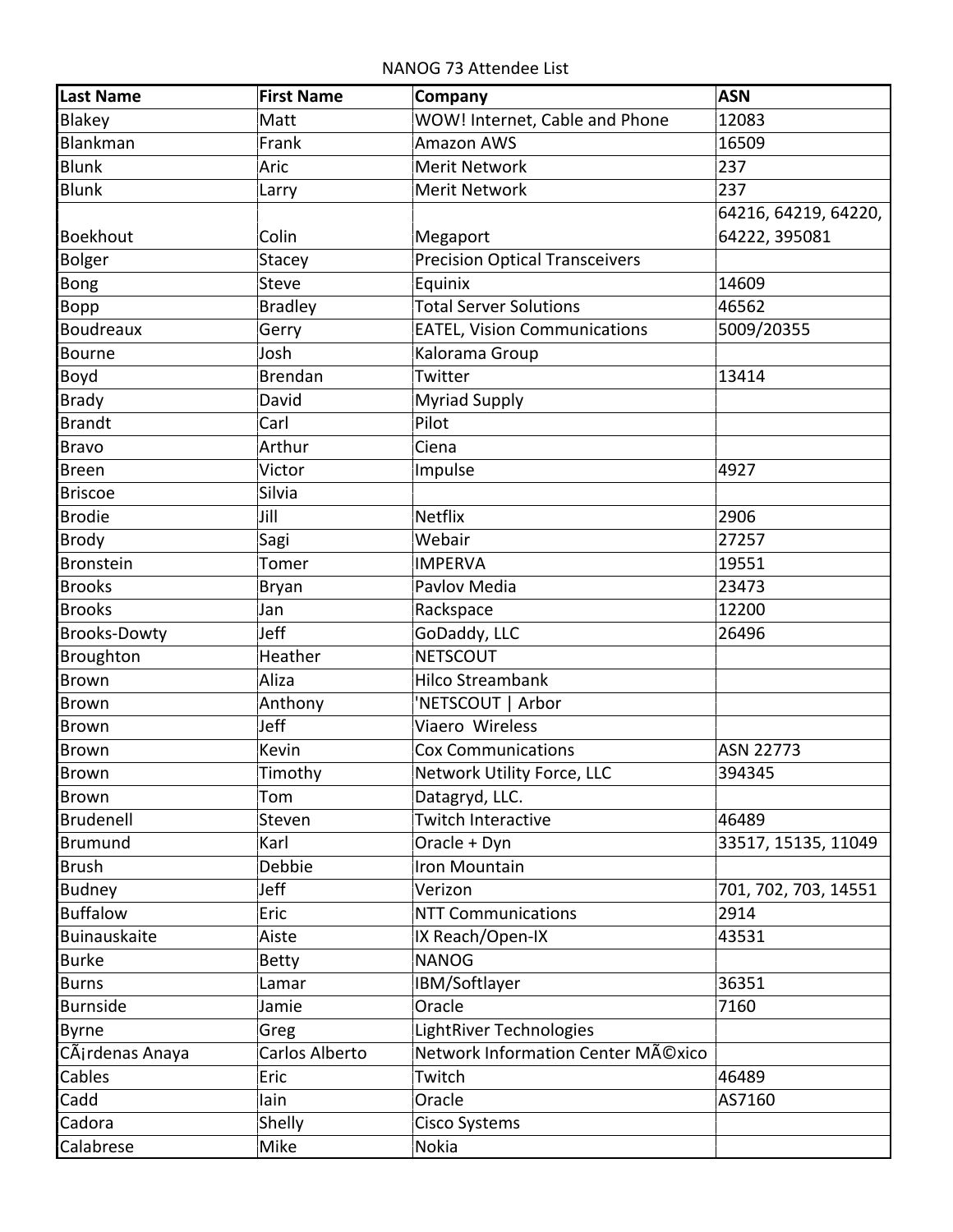NANOG 73 Attendee List

| Last Name   | <b>First Name</b> | Company                            | <b>ASN</b>          |
|-------------|-------------------|------------------------------------|---------------------|
| Caldevilla  | Adriano           | Globenet                           | 52320               |
| Calkins     | Mark              | PacketFabric // IX-Denver          | 4556 // 394594      |
| Callahan    | Michael           | Deutsche Telekom                   | 3320                |
|             |                   |                                    | 18101               |
| Calvo       | Ryan              | <b>Global Cloud Xchange</b>        | 15412               |
| Campbell    | Heather           | VDMS/Edgecast                      | 15133               |
| Campbell    | Scott             | <b>Oracle Corporation</b>          |                     |
| Carter      | Tom               | <b>Charter Communications</b>      | 7843                |
| Casados     | Nancy             | 910 Telecom                        |                     |
| Caselman    | North             | <b>TierPoint</b>                   |                     |
| Castellarin | Gaston            | CenturyLink Latin America          | AS3549              |
| Castro      | Flavio            | Paypal                             |                     |
| Cavanagh    | <b>Brian</b>      | NS <sub>1</sub>                    | 62597               |
| Cavanaugh   | Matthew           | Kentik                             |                     |
| Celindro    | Vincent           | Juniper Networks                   |                     |
| Cender      | Josh              | Pavlov Media                       | 23473               |
| Chalasani   | Arjun             | <b>George Mason University</b>     |                     |
| Chan        | Anthony           | Google                             | 15169               |
| Chandler    | Tim               | <b>Aligned Energy</b>              | AS396246            |
| Chandra     | Deepti            | Juniper Networks                   |                     |
| Chang       | Robert            | CyrusOne                           |                     |
| Chang       | Susana            | <b>Charter Communications</b>      | 20115, 19115, 40294 |
| charles     | marcel            | Google Fiber                       | 16591               |
| Chioreanu   | Daniel            | Apple                              | 714, 6185           |
| Chiosi      | Margaret          | Futurewei                          |                     |
| chireix     | jonathan          | Arista Networks                    |                     |
| Chong       | Tae               | United Fiber & Data                |                     |
| Christensen | Ron               | Viaero Wireless                    |                     |
| Christensen | Sara              | <b>NTT Communications</b>          | 2914                |
| Chu         | Christina         | <b>NTT Communications</b>          | 2914                |
| Chuhaloff   | Adam              | Apple                              |                     |
| Claiborne   | Anna              | PacketFabric                       | 4556                |
| Clark       | Christopher       | Nokia                              |                     |
|             |                   | <b>Mediacom Communications</b>     |                     |
| Clark       | Dishon            | Corporation                        | AS30036             |
| Clifford    | Michaela          | Facebook                           | 32934               |
| Clingan     | Jerromy           | <b>Great Plains Communications</b> | 13807               |
| Cobb        | Laura             | Molex LLC                          |                     |
| Cohen       | Peter             | Netflix                            | 2906                |
| Cokic       | Fuad              | Coriant                            |                     |
| Cole        | Michael           | Coriant                            |                     |
| Cole        | Riley             | Amazon                             |                     |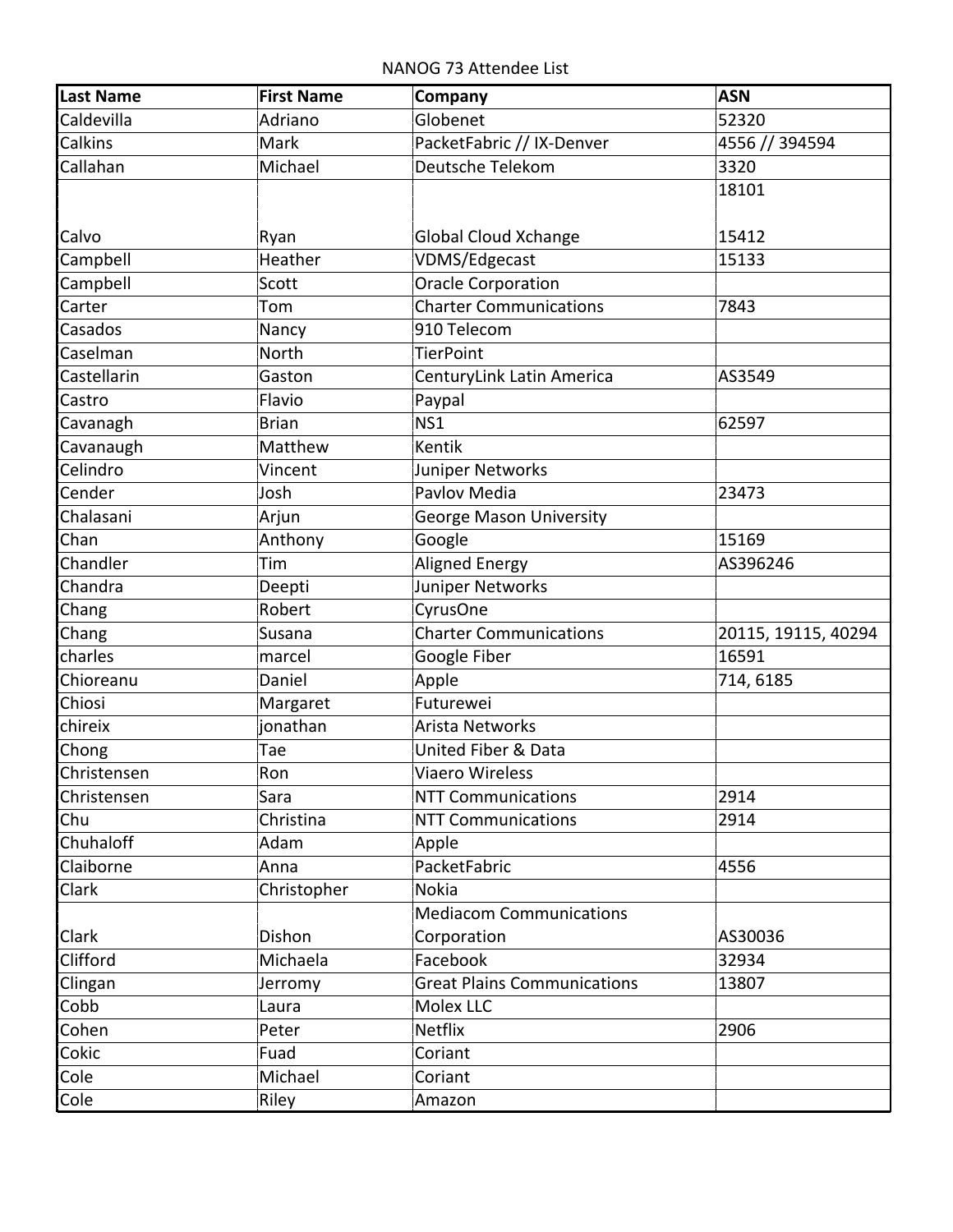NANOG 73 Attendee List

| <b>Last Name</b> | <b>First Name</b> | Company                           | <b>ASN</b> |
|------------------|-------------------|-----------------------------------|------------|
|                  |                   |                                   |            |
|                  |                   |                                   | 8052       |
|                  |                   |                                   |            |
|                  |                   |                                   | 13560      |
|                  |                   |                                   |            |
|                  |                   |                                   | 12262      |
|                  |                   |                                   |            |
|                  |                   |                                   | 11707      |
|                  |                   |                                   | 11060      |
|                  |                   |                                   |            |
|                  |                   |                                   | 10994      |
|                  |                   |                                   |            |
|                  |                   |                                   | 7851       |
|                  |                   |                                   |            |
|                  |                   |                                   | 7843       |
|                  |                   |                                   |            |
|                  |                   |                                   | 7756       |
|                  |                   |                                   |            |
|                  |                   |                                   | 7017       |
|                  |                   |                                   | 6534       |
|                  |                   |                                   |            |
|                  |                   |                                   | 5065       |
|                  |                   |                                   |            |
|                  |                   |                                   | 4544       |
| Compton          | Rich              | Charter                           |            |
| Comstock         | John              | Serro                             |            |
| Conrad           | Kellie            | <b>GDT</b>                        |            |
| Cooley           | Ray               | Charter Communications / Spectrum | 20115 7843 |
| Cooper           | Mark              | Interxion                         |            |
| Cooper           | Tony              | Sedona Systems                    |            |
| Correia          | Filipe            | Nokia                             | AS18666    |
| Cosmos           | Thomas            | Oracle Public Cloud               | 7160       |
| Costello         | Michael           | Netflix                           | 2906       |
| Covert           | Timothy           | <b>Cox Communications</b>         | 22773      |
| Cox              | <b>Brice</b>      | <b>Arista Networks</b>            |            |
| Craig            | Tyler             | Oracle + Dyn                      | 33517      |
| Crenshaw         | David             | Nokia                             |            |
| <b>CREW</b>      | <b>DAVID</b>      | <b>TELXIUS CABLE</b>              |            |
| Crook            | Chris             | Salesforce                        |            |
| Cruz             | Leandro           | Infinera Corporation              |            |
| Culley           | Elizabeth         | Comcast                           | 7922       |
| Curran           | John              | <b>ARIN</b>                       |            |
| <b>CURSINO</b>   | <b>MARCELO</b>    | TELXIUS CABLE USA, INC            |            |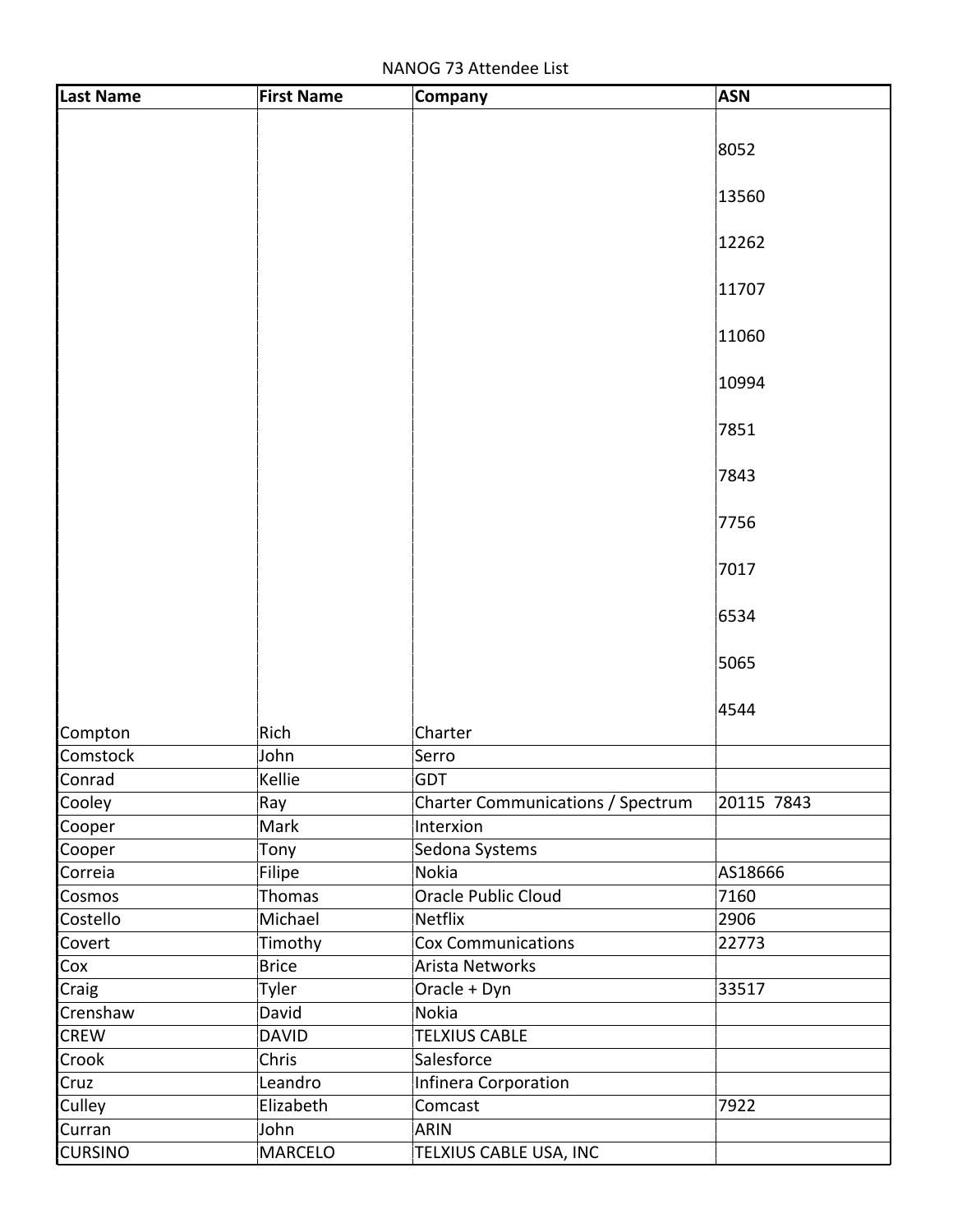NANOG 73 Attendee List

| Last Name       | <b>First Name</b> | Company                                            | <b>ASN</b>                 |
|-----------------|-------------------|----------------------------------------------------|----------------------------|
| d'Agostino      | Ed                | <b>DE-CIX North America</b>                        | 63034, 62499               |
| Daigle          | Leslie            | ThinkingCat Enterprises, LLC                       |                            |
| Dalberg         | <b>Steve</b>      | Packet Design                                      |                            |
| Dalton          | Paul              | Sprint                                             | AS1239, AS10507,<br>AS3651 |
| Daly            | Tom               | Fastly                                             | 54113                      |
| Damiani         | Leanne            | Infinera                                           | IND568PA                   |
| Dampf           | Andrew            | Linode                                             | 63949                      |
| Danielson       | Daniel            | <b>Charter Communications (Spectrum)</b>           | 20115 / 7843               |
| Darling         | David             | Nebraska Link                                      | 16851                      |
| Daum            | George            | Lightriver                                         |                            |
| Dave            | Hiren             | Juniper Networks                                   |                            |
| Davenport       | Adam              | <b>GTT</b>                                         | 3257                       |
| Davidenko       | Dan               | Nuvectra                                           |                            |
| Davidson        | Andy              | Asteroid                                           | 41693                      |
| Davidson        | Neil              | Apstra                                             |                            |
| <b>Davies</b>   | Rich              | Flexential                                         | 13649                      |
| Davis           | Don               | Iron Mountain Data Centers                         | 62947                      |
| Davis           | Evan              | Edge Intelligence                                  |                            |
| Davis           | Todd              | Precision Optical Transceivers, Inc.               |                            |
| Davy            | Matthew           | Visa                                               | AS2559                     |
| Day             | Donald            | <b>Nokia</b>                                       |                            |
| Dean            | Will              | Zenoss                                             |                            |
| DeBartolomeo    | Kevin             | Seaborn Networks                                   |                            |
| Deccio          | Casey             | <b>Brigham Young University</b>                    |                            |
| Decena          | Andrey            | <b>Dimension Data</b>                              |                            |
| Dela Cruz       | Roselle           | PLDT (US) LTD                                      |                            |
| <b>DELAZARO</b> | <b>JEFF</b>       | Edgeconnex                                         |                            |
| Delgado         | Josue             | Cyxtera                                            | 12213                      |
| Dendy           | Greg              | Equinix                                            | 24115                      |
| DeNitto         | Peter             | <b>Association of American Medical</b><br>Colleges | 393847                     |
| Dent            | Jerry             | IBM                                                | 36351                      |
| Desai           | Shreyans          | Serro LLC                                          |                            |
| Destin          | Jean Rene         | <b>Cox Communications</b>                          | 22773                      |
| Devaraj         | Naveen Kumar      | Arista Networks                                    |                            |
| Dharmaraj Nadar | Srinivasa         |                                                    |                            |
| Dicker          | Christian         | Flexential                                         |                            |
| Dill            | Jason             | EdgeConneX                                         |                            |
| DiMicelli       | Thomas            | Juniper Networks                                   |                            |
| <b>DiRico</b>   | Frank             | Viaero Wireless                                    |                            |
| <b>Divis</b>    | Jane              | <b>NTT Communications</b>                          | 2914                       |
| <b>Dobbins</b>  | Mike              | <b>Precision Optical Transceivers</b>              |                            |
| Dolan           | Ryan              | <b>NTT Communications</b>                          | 2914                       |
| Dombrosky       | Shaun             | <b>Blackfoot Communications Inc</b>                | AS21947                    |
|                 |                   |                                                    |                            |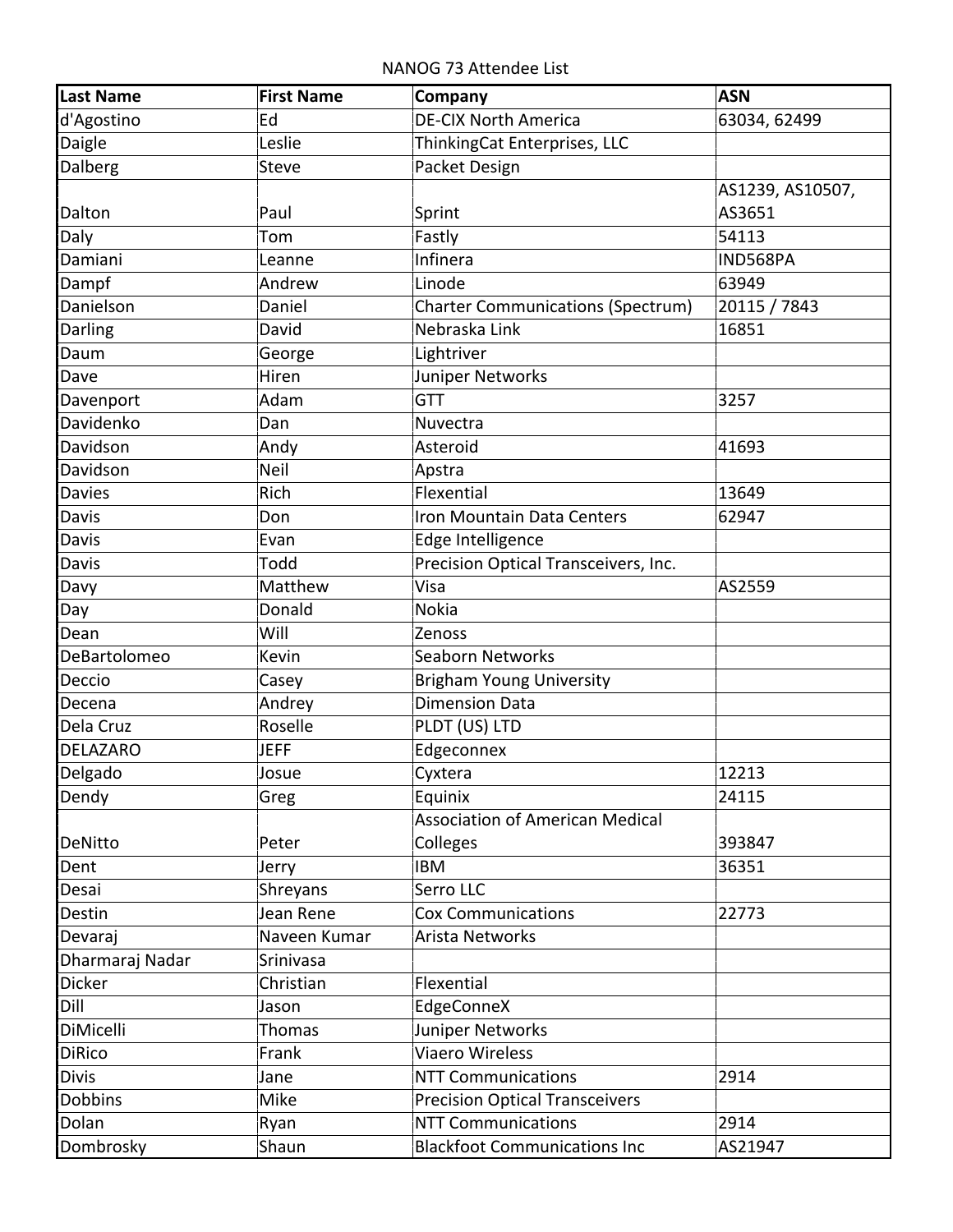NANOG 73 Attendee List

| <b>Last Name</b>                          | <b>First Name</b> | Company                              | <b>ASN</b>           |
|-------------------------------------------|-------------------|--------------------------------------|----------------------|
| Dominguez Albela                          | Diego             | Facebook                             | 32934                |
| Donelan                                   | John              | Kentik                               |                      |
| Donnelly                                  | Ryan              | Salesforce.com                       | 14340                |
| Douglas                                   | <b>Brad</b>       | <b>IBM Cloud</b>                     | 36351                |
| Downie                                    | Chris             | Flexential                           |                      |
| Driscoll                                  | Kevin             | Fujitsu Network Communications, Inc. |                      |
| Duda                                      | Ryan              | 123Net / DET-IX                      | 12129, 7949          |
|                                           |                   | <b>Charter Communications</b>        |                      |
| Dudley                                    | Thomas            | Communications                       | 7843                 |
| <b>DURRANI</b>                            | <b>MUHAMMAD</b>   | Equinix Inc.                         | 24115                |
| <b>Dybsky</b>                             | Drew              | <b>Xcel Energy</b>                   |                      |
|                                           |                   |                                      | 11404, 54858, 11837, |
|                                           |                   |                                      | 19975, 22759, 23292, |
|                                           |                   |                                      | 26706, 27194, 27568, |
| Eikel                                     | Jon               | <b>Wave Broadband</b>                | 32107                |
| Elaawar                                   | Nasser            | Facebook                             | 32934                |
| Elliott                                   | Daniel            | <b>Nokia</b>                         |                      |
| <b>Ellis</b>                              | Daniel            | Apple                                | 714                  |
| Elrod                                     | Julie             |                                      |                      |
| Elzur                                     | Uri               | Intel                                |                      |
| <b>EMICK</b>                              | <b>CHRIS</b>      | Secom, Inc                           | 16832                |
| <b>Emmons</b>                             | Paul              | Ninja-IX                             | 5118                 |
| Eric                                      | Yanulis           | SendGrid                             | 11377                |
| Eriksson                                  | Martin            | Netnod Internet Exchange             | 8674                 |
| Escobar                                   | Alejandro         | Verizon Digital Media Services       | 15133                |
| Eubank                                    | John              | Secom, Inc                           | 16832                |
| Everett                                   | Rob               | <b>Approved Networks</b>             |                      |
| Fahy                                      | Michael           | <b>XKL</b>                           |                      |
| Fair                                      | <b>Brian</b>      | <b>NTT Communications</b>            | 2914                 |
| Fantalin                                  | Dmitriy           | <b>IPTP Networks</b>                 | 41095                |
| Faulhaber                                 | Henrique          | CGI.BR                               |                      |
| Feldman                                   | <b>Steve</b>      | <b>CBS Interactive</b>               | 6623                 |
| Felts                                     | Katie             | Ciena Corporation                    |                      |
| Fernandez                                 | Esther            | <b>TELXIUS</b>                       | 12956                |
| Fernandez Yoma                            | Marcelo           | <b>Riot Games</b>                    |                      |
| Ferrel                                    | John              | QTS Data Centers                     | 4136                 |
| Ferrer                                    | Rafael            | <b>NTT Communications</b>            | 2914                 |
| Fichtm A <sup>1</sup> / <sub>4</sub> ller | René              | Flexoptix                            | 199121               |
| <b>Fields</b>                             | Bryan             | Nokia                                | 38016                |
| Finnegan                                  | Ryan              | 'NETSCOUT   Arbor                    |                      |
| Fischetti                                 | Paul              | <b>ANS</b>                           | 65535                |
| Fisher                                    | Aaron             | H5 Data Centers                      |                      |
| Fisher                                    | Andrew            | <b>Myriad Supply</b>                 |                      |
| Fisher                                    | Mike              | Zayo                                 | 6461                 |
| fishler                                   | reid              | Hurricane Electric                   | 6939                 |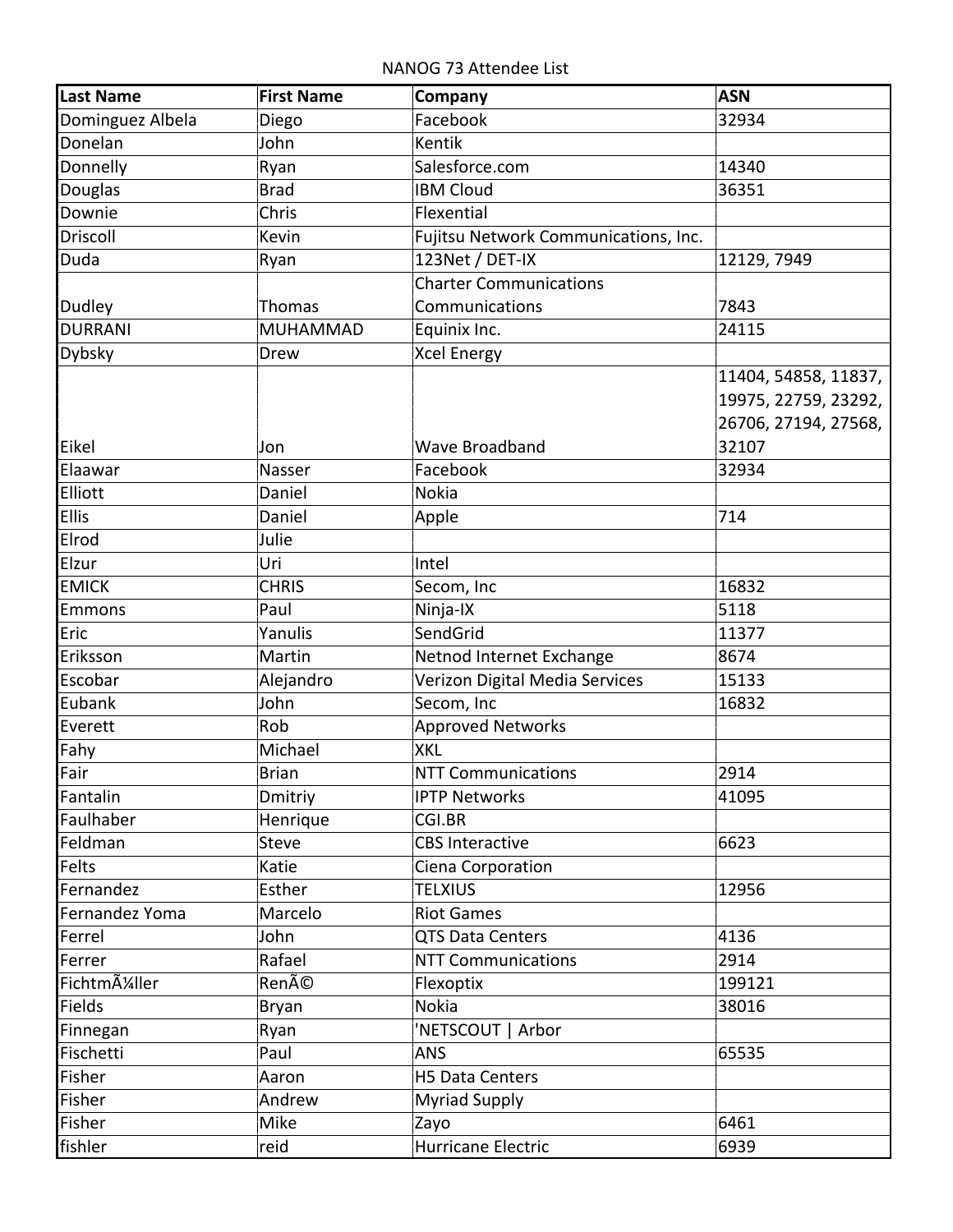NANOG 73 Attendee List

| <b>Last Name</b> | <b>First Name</b> | Company                          | <b>ASN</b>           |
|------------------|-------------------|----------------------------------|----------------------|
| Fitzpatrick      | George            | <b>Windstream Communications</b> | 7029                 |
| Fiumano          | Michael           | Sprint                           | 1239, 3651, 10507    |
| Fleming          | Michael           | Oracle                           | 52019                |
| Flynn            | Jillian           | 'NETSCOUT   Arbor                |                      |
| Fondbertasse     | Sebastien         | <b>NTT Communications</b>        | 2914                 |
| Fonseca          | Mitchell          | Cyxtera                          |                      |
| Forney           | Susan             | <b>Markley Group</b>             | 26167                |
|                  |                   |                                  | AS7955, AS19256, AS2 |
| Foster           | <b>Brian</b>      | <b>ATN International</b>         | 0354,AS33621         |
| Foust            | <b>Brian</b>      | <b>NTT Communications</b>        | 2914                 |
| Fowler           | Bill              | <b>Verso Networks</b>            | 62695                |
| Franckhauser     | Jeff              | <b>XKL LLC</b>                   |                      |
| frank            | josh              | Arista                           |                      |
| Franke           | Kaitlin           | <b>Ball State University</b>     |                      |
| Franklin         | Robert            | Oracle Data Cloud                |                      |
| Freedman         | Avi               | Kentik                           | 6169                 |
| Frikor           | Greg              | Windstream                       |                      |
| Fukuchi          | Michikazu         | BBIX, Inc.                       | 23640                |
| Fukui            | Ryohei            | <b>KDDI</b>                      | 2516                 |
| Furukawa         | Shinichiro        | SoftBank                         | 17676                |
| Gabbert          | Michael           | Symantec                         |                      |
| Gafni            | <b>Barak</b>      | Mellanox Technologies            |                      |
| Gaitonde         | Mayuresh          | Facebook Inc                     | 32934                |
| Gallagher        | PJ                | Fastly, Inc.                     | 54113                |
| Gam              | David             | Juniper Networks                 |                      |
| Gandhi           | Abhishek          | University of Colorado Boulder   |                      |
| Ganeshan         | Smitha            | T-Mobile                         |                      |
| Gangal           | Mayuresh          | Juniper Networks                 |                      |
| Ganguly          | Sindhujit         | American Express                 |                      |
| Gankidi          | Susmitha Reddy    | <b>George Mason University</b>   |                      |
| Gao              | Ray               | Nokia                            |                      |
| Garcia Sanchez   | Raul              | <b>DENIC eG</b>                  |                      |
| Garr             | Nate              | Fastly, Inc.                     | 54113                |
| Garrard          | Ben               | CoreSite                         |                      |
| Garrett          | Ken               | Finisar                          |                      |
| Garrigus         | JP                | OSI Global IT                    |                      |
| Garrison         | <b>Bruce</b>      | Zayo Group                       |                      |
| Gashinsky        | Igor              | Oath / Yahoo! Inc.               | 10310                |
| Gassen           | Todd              | <b>Charter Communications</b>    |                      |
| Gavirneni        | Amita             | Juniper Networks                 |                      |
| Gavrichenkov     | Artem             | <b>Qrator Labs CZ</b>            | 197068, 200449       |
| Gehringer        | George            | <b>GTT</b>                       | 3257                 |
| Gemalsky         | Aaron             | Amway                            | 11870                |
| Gerich           | Elise             | Greensparc                       |                      |
| Gianou           | Jason             | Microsoft                        | 8075                 |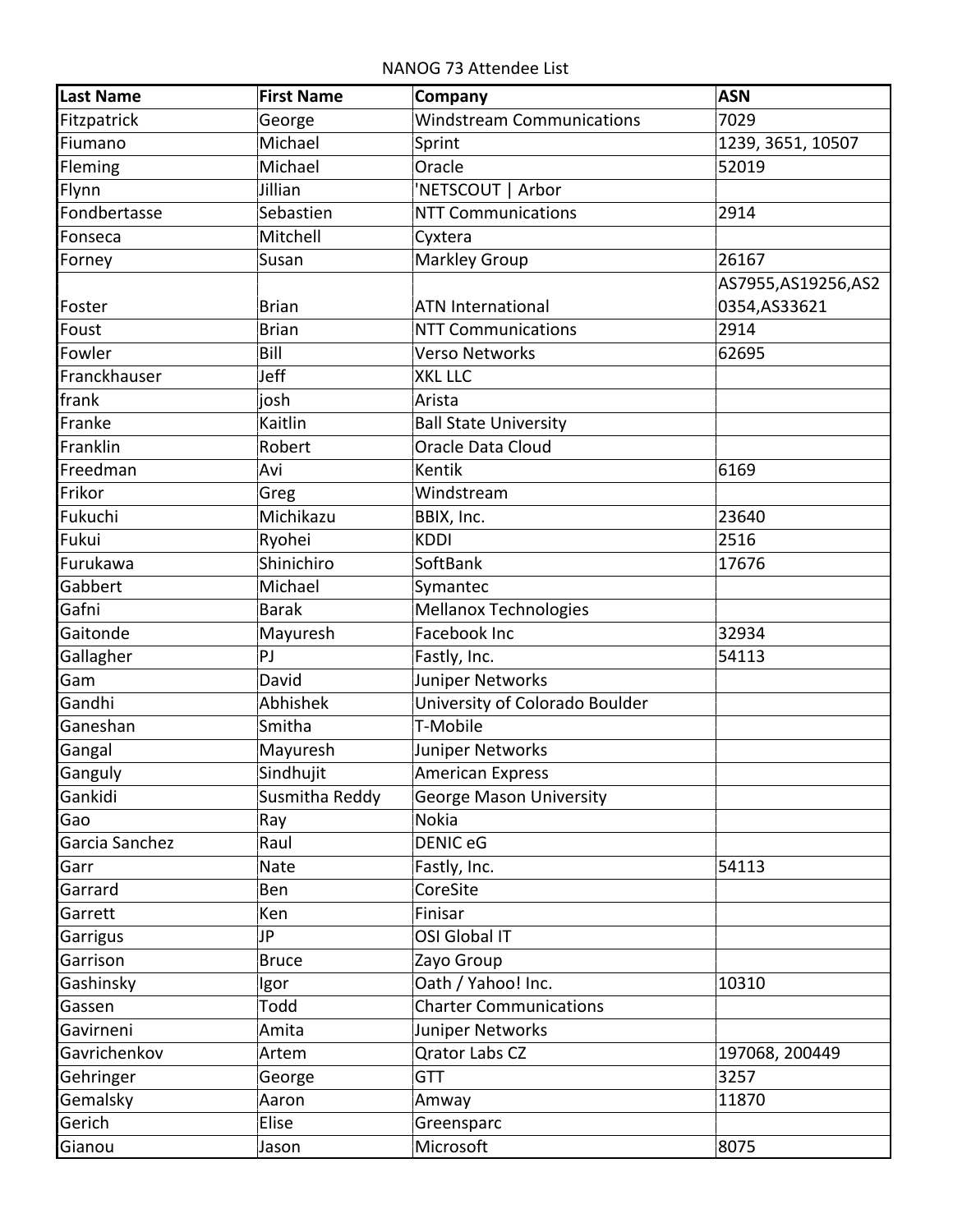NANOG 73 Attendee List

| <b>Last Name</b>   | <b>First Name</b>                       | Company                                 | <b>ASN</b>          |
|--------------------|-----------------------------------------|-----------------------------------------|---------------------|
| Gibbs              | Michael                                 | Verisign, Inc                           | ,7342               |
| Gibson             | Kevin                                   | <b>Bluebird Underground Data Center</b> | AS62943             |
| Gill               | Jay                                     | Infinera                                |                     |
| Gillette           | <b>Thomas</b>                           | Windstream                              | 7029                |
| Gillman            | <b>Blake</b>                            | Megaport                                | 132863              |
| Gilmore            | Huanhuan Jezzibell   PacketFabric, LLC. |                                         | 4556                |
| Gilmore            | Patrick                                 |                                         |                     |
| Gilner             | Aleck                                   | Juniper Networks                        |                     |
| Gisch              | Martin                                  | Oracle                                  | 7160                |
| Gitchell           | Gilian                                  | Infinera                                |                     |
| Godrihal           | Prashant                                | Juniper Networks                        |                     |
| Golecky            | Adam                                    | NIX.CZ / NIX.SK                         | 6881                |
|                    |                                         |                                         | AS26162             |
|                    |                                         |                                         |                     |
| <b>Gon</b> A§alves | <b>Tiago Felipe</b>                     | NIC.br - IX.br                          | AS22548             |
| Gong               | John                                    | 'NETSCOUT   Arbor                       |                     |
| Gonzalez           | <b>Nick</b>                             | LightRiver Technologies                 |                     |
| Gopalan            | Sudharshan                              | <b>Charter Communications</b>           | AS7843, AS20115     |
| Gordon             | Cameron                                 | Kalorama Group                          |                     |
| Gordon             | Keith                                   | <b>Finisar Corp</b>                     |                     |
| Gorham             | Chris                                   | Facebook                                |                     |
| Gorman             | <b>Brad</b>                             | Verisign                                | 7342 / 26415        |
| Gorton             | Joshua                                  | WiscNet                                 | 2381                |
| Gourby             | Sandrine                                | France-IX                               | 51706               |
| Grabowski          | Darren                                  | <b>NTT Communications</b>               | 2914                |
| Grabowski          | Michelle                                | Vardata LLC                             |                     |
| Grady              | <b>Brian</b>                            | Orange                                  | 5511                |
| Graham             | Glenn                                   | F5 Networks                             |                     |
| Graham             | Robert                                  | <b>CICS Ball State</b>                  |                     |
| Grasso             | Joe                                     | Ciena                                   |                     |
| Graves             | Aaron                                   | EATEL                                   | 5009                |
| Gray               | Andrew                                  | <b>Charter Communications</b>           | 7843                |
| Greco              | Chuck                                   | Zscaler, Inc                            | 22616, 62044, 53813 |
| Green              | Ben                                     | CoreSite                                |                     |
| Green              | Byron                                   | Comcast                                 | 7922                |
| Greenberg          | Benjamin                                | Oracle Cloud Infrastructure             | 7160, 31898         |
| Greene             | Barry                                   | Akamai                                  | ,1280               |
| Grider             | Jason                                   | CSRA/AREN                               | 3464                |
| Griliches          | Eve                                     | Cisco                                   |                     |
| Griswold           | Matt                                    | United IX, 20C                          | 33713, 63311        |
| Grundemann         | Chris                                   | <b>Myriad Supply</b>                    |                     |
| Gucker             | Charles                                 | <b>DE-CIX North America</b>             | 63034, 62499        |
| Guerra             | Marco                                   | China Telecom Americas                  |                     |
| <b>Guething</b>    | <b>Thomas</b>                           | SendGrid                                | 11377               |
| Guiney             | Conor                                   | <b>Oracle Corporation</b>               | AS7160              |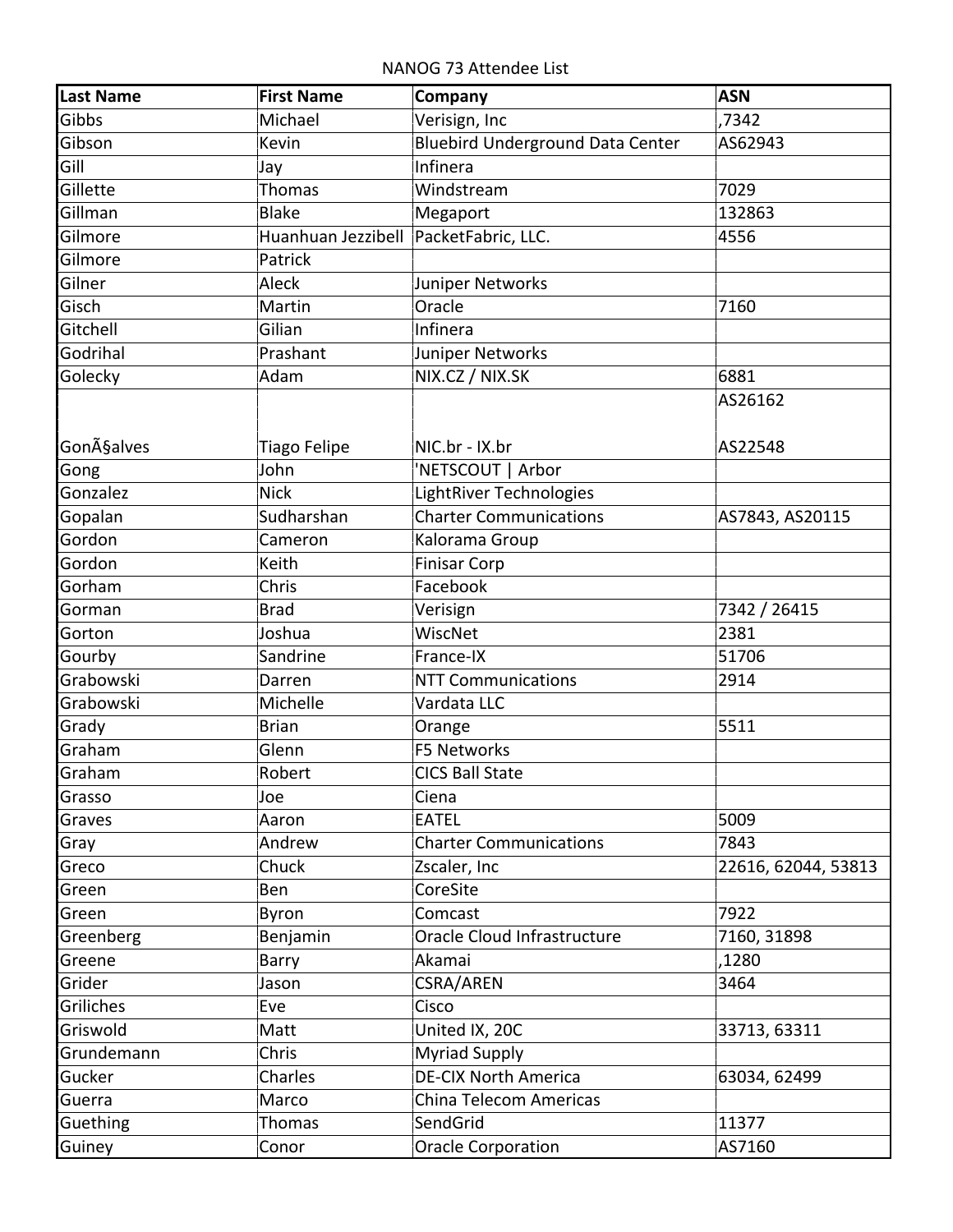NANOG 73 Attendee List

| <b>Last Name</b>   | <b>First Name</b> | Company                               | <b>ASN</b>        |
|--------------------|-------------------|---------------------------------------|-------------------|
| Haessler           | Cory              | <b>CNI</b>                            | 7106              |
| Hagens             | Robert            | Zayo Group                            | 6461, 8218, 15290 |
| Haller             | Seth Ruben        | <b>EPS Global</b>                     |                   |
| Hammerli           | Chad              | 'NETSCOUT   Arbor                     |                   |
| Hammond            | Ed                | Cogolabs Inc                          |                   |
| Hanke              | Darrin            | Wave 2 Wave Solution Corporation      |                   |
| Hanke              | Jay               | MICE/IX Denver                        | 53679             |
| <b>Hankins</b>     | Greg              | Nokia                                 | 38016             |
| Hannan             | Alan              | CS INC                                | 65500             |
| Hannigan           | Martin            | <b>Twitch Interactive</b>             | 46489             |
| Hansen             | David             | <b>NTT America</b>                    |                   |
| Haraguchi          | Anthony           | <b>Kentik</b>                         |                   |
| Hargrave           | Will              | <b>LONAP</b>                          | 8330              |
| Harkrider          | Michael           | FiberLight                            |                   |
| Harnisch           | Manuel            | Kentik                                |                   |
| Harral             | David             | <b>Consolidated Communications</b>    | 6300              |
| <b>Harris</b>      | Taylor            | <b>Charter communications</b>         |                   |
| Harvey             | <b>Darrieux</b>   | <b>NANOG</b>                          |                   |
| Hasek              | Charles           | T-Mobile                              | 393494            |
| hashan             | Sahar             | <b>Fujitsu Network Communications</b> |                   |
| Hashimi            | Saima             | Fastly                                | 54113             |
| Haun               | Chris             | <b>ServerCentral</b>                  | AS23352           |
| Haworth            | Jason             | Kentik                                |                   |
| Hays               | Curtis            | SendGrid                              | 11377             |
| Hazan              | Jack              | IPV4.Global / Hilco Streambank        |                   |
| Hedges             | Ben               | <b>LINX America Inc</b>               | 5459, 21919       |
| hedrick            | rhett             | Rincon Technology                     |                   |
| Heichman           | Jakub             | Facebook                              | 32934             |
| Heller             | Phillip           | Comcast                               | 7922              |
| Hellmuth           | George            | Nokia                                 |                   |
| Henkart            | Andrew            | <b>Nokia</b>                          |                   |
| Hernandez          | Peter             | Apple Inc.                            | 714               |
| Herrero Mediavilla | Alberto           | Facebook                              | 32934             |
| Hess               | Joe               | <b>Hess Communications</b>            |                   |
| Hesse              | Richard           | Weebly                                | 27647             |
| Hetherington       | Lee               | Facebook                              | 32934             |
| Hettinger          | Phil              | Ciena                                 |                   |
|                    |                   | Lonestar Education and Research       |                   |
| <b>Hicks</b>       | Byron             | Network                               | 22645             |
| Hill               | John              | DE-CIX                                | 6695              |
| Hill               | Russell           | CoreSite                              |                   |
| Hilliard           | Roy               | <b>NJFX</b>                           |                   |
| Hinton             | Ryan              | <b>Reliance GCX</b>                   | 18101, 15412      |
| Hipp               | Jeremy            | Softlayer, an IBM company             | 36351             |
| Ho                 | Raymond           | <b>NTT Communications</b>             | 2914              |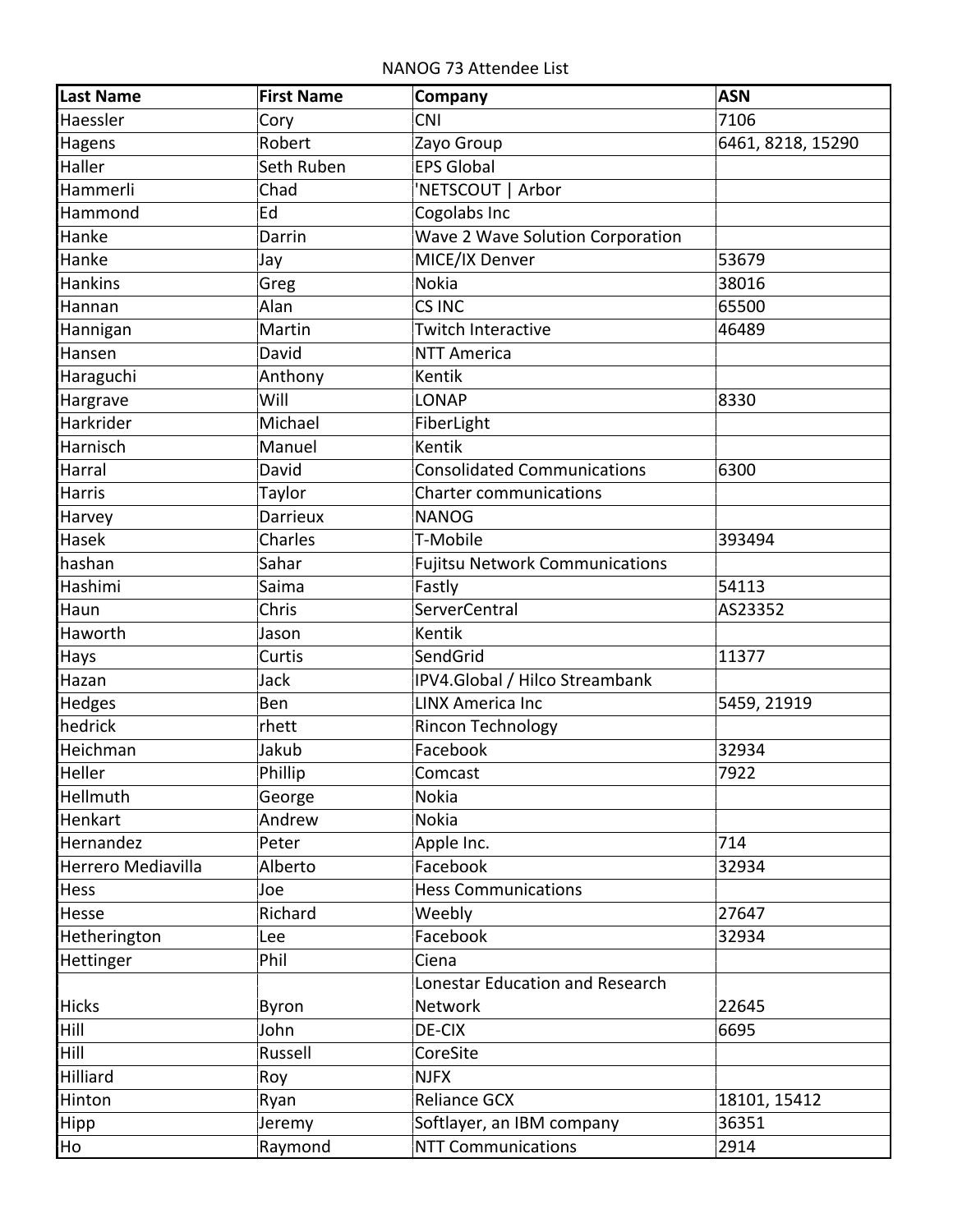NANOG 73 Attendee List

| Scott<br><b>GTRI</b><br>Hogg<br>Hohman<br>Kevin<br>Tierpoint<br>Hole<br>Telenor Norge AS<br>2119<br>Gunnar<br><b>Nokia</b><br>Holguin<br>Art<br>Hollander<br>Michael<br><b>MOD Mission Critical</b><br>54103<br>Hollinger<br>Nathan<br>Neustar<br>Holloway<br>Pavlov Media<br>23473<br>Bryan<br>Holt<br><b>Marcus</b><br>City of Montgomery, Alabama<br>394642 |  |
|----------------------------------------------------------------------------------------------------------------------------------------------------------------------------------------------------------------------------------------------------------------------------------------------------------------------------------------------------------------|--|
|                                                                                                                                                                                                                                                                                                                                                                |  |
|                                                                                                                                                                                                                                                                                                                                                                |  |
|                                                                                                                                                                                                                                                                                                                                                                |  |
|                                                                                                                                                                                                                                                                                                                                                                |  |
|                                                                                                                                                                                                                                                                                                                                                                |  |
|                                                                                                                                                                                                                                                                                                                                                                |  |
|                                                                                                                                                                                                                                                                                                                                                                |  |
|                                                                                                                                                                                                                                                                                                                                                                |  |
| <b>Duke</b><br>subspace<br>Hong                                                                                                                                                                                                                                                                                                                                |  |
| Hooglander<br><b>WYLTK</b><br>Courtney                                                                                                                                                                                                                                                                                                                         |  |
| Horkey<br>Mike<br>19551<br>Imperva                                                                                                                                                                                                                                                                                                                             |  |
| <b>Hoskins</b><br><b>BJ</b>                                                                                                                                                                                                                                                                                                                                    |  |
| Host<br>James<br>Twitch Interactive<br>46489                                                                                                                                                                                                                                                                                                                   |  |
| Serro - Development for NetOps<br>House<br>Garrett                                                                                                                                                                                                                                                                                                             |  |
| PacketFabric<br>Houtz<br>4556<br>Dan                                                                                                                                                                                                                                                                                                                           |  |
| Howard<br>Retevia<br>Lee                                                                                                                                                                                                                                                                                                                                       |  |
| Eric<br><b>US Cellular</b><br>6614<br>Hrabovsky                                                                                                                                                                                                                                                                                                                |  |
| Hudson<br>Alicca<br>Precision Optical Transceivers, Inc.                                                                                                                                                                                                                                                                                                       |  |
| <b>6connect</b><br>Hughes<br>8038<br>Aaron                                                                                                                                                                                                                                                                                                                     |  |
| Hulscher<br>Nebraskalink LLC<br>Jerry                                                                                                                                                                                                                                                                                                                          |  |
| 20115, 19115, 40294,                                                                                                                                                                                                                                                                                                                                           |  |
| Hurtado<br>Joshua<br><b>Charter Communications</b><br>7843                                                                                                                                                                                                                                                                                                     |  |
| Oracle<br>33517<br>Liam<br>Hynes                                                                                                                                                                                                                                                                                                                               |  |
| Richard<br>Irving<br><b>LONAP</b><br>8330                                                                                                                                                                                                                                                                                                                      |  |
| Theo<br>Irving                                                                                                                                                                                                                                                                                                                                                 |  |
| Irwin<br>Cincinnati Bell<br>6181<br>Kevin                                                                                                                                                                                                                                                                                                                      |  |
| Izbicki<br>Twitch<br>46489<br>Leo                                                                                                                                                                                                                                                                                                                              |  |
| Carl<br>IBM Cloud / Softlayer<br>Jackson<br>36351                                                                                                                                                                                                                                                                                                              |  |
| Kentik<br>Jacobs<br>Michael                                                                                                                                                                                                                                                                                                                                    |  |
| RCN/Grande/Wave<br>6079, 7459, 11404<br>Jacoby<br>Peter                                                                                                                                                                                                                                                                                                        |  |
| Joel<br>Fastly<br>54113<br>Jaeggli                                                                                                                                                                                                                                                                                                                             |  |
| Jamal<br>Rizwan<br>Equinix<br>24115                                                                                                                                                                                                                                                                                                                            |  |
| Windstream<br>Jameson<br>Tanja                                                                                                                                                                                                                                                                                                                                 |  |
| Rick<br>Equinix<br>Jankowski<br>24115                                                                                                                                                                                                                                                                                                                          |  |
| Erik<br><b>Network Utility Force</b><br>AS394345<br>Jarrett                                                                                                                                                                                                                                                                                                    |  |
| Kashif<br>Verizon<br>Javaid<br>701, 702, 703, 14551                                                                                                                                                                                                                                                                                                            |  |
| NS1<br>62597<br>Jean-Francois<br>Nathanael                                                                                                                                                                                                                                                                                                                     |  |
| Jeffery<br>Justin<br><b>Charter Communications</b><br>33588                                                                                                                                                                                                                                                                                                    |  |
| 26496<br>Adam<br>GoDaddy<br>Jensen                                                                                                                                                                                                                                                                                                                             |  |
| Richard<br>NETSCOUT Arbor<br>20052<br>Jenssen                                                                                                                                                                                                                                                                                                                  |  |
| <b>UETN</b><br>Troy<br>Jessup                                                                                                                                                                                                                                                                                                                                  |  |
| Juniper Networks<br>Truman<br>Joe                                                                                                                                                                                                                                                                                                                              |  |
| 54113<br>Fastly Inc.<br>Johnson<br>Dwayne                                                                                                                                                                                                                                                                                                                      |  |
| CenturyLink<br>Johnson<br>Lori<br>3356, 209                                                                                                                                                                                                                                                                                                                    |  |
| Paul<br>Opengear<br>Johnson                                                                                                                                                                                                                                                                                                                                    |  |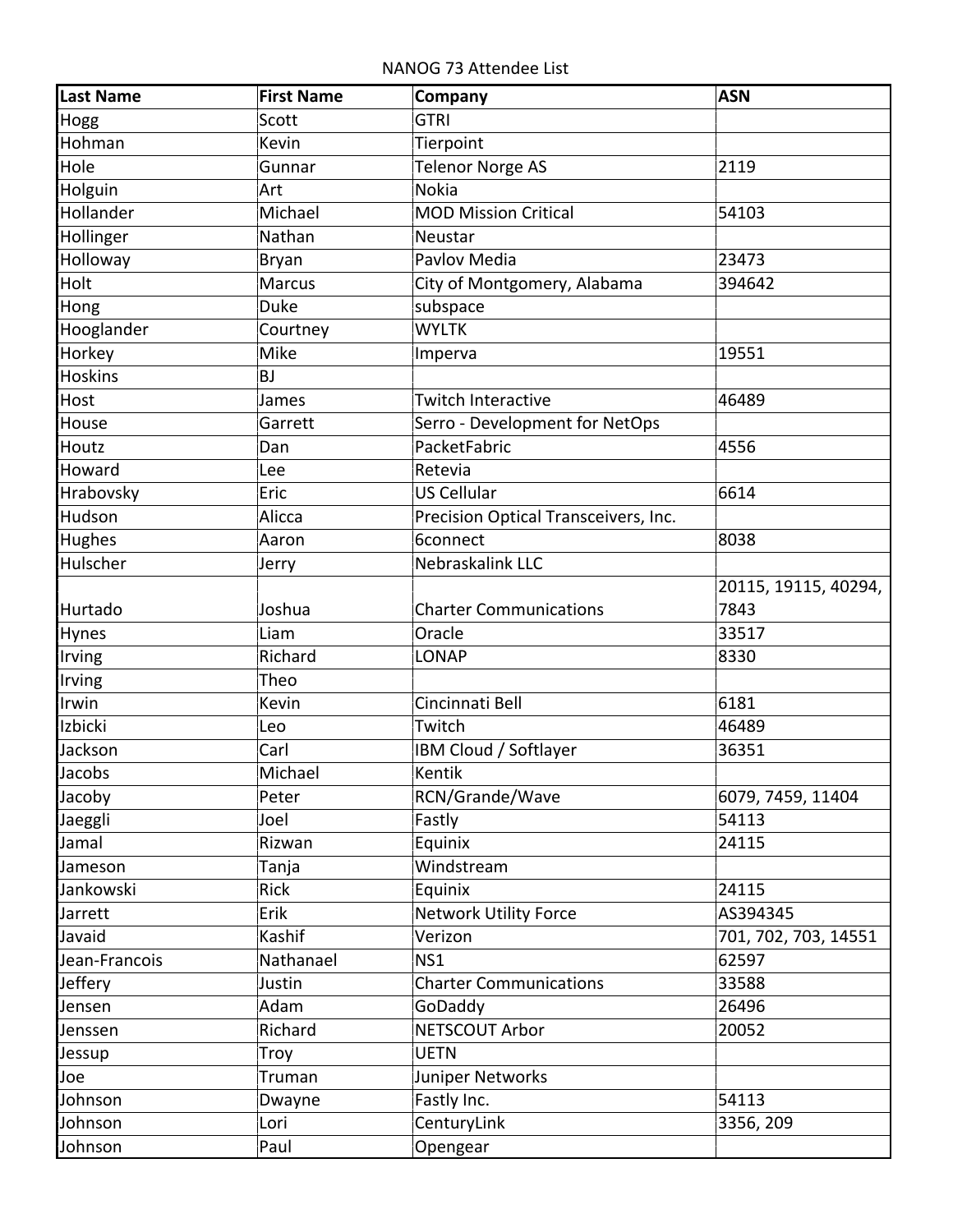NANOG 73 Attendee List

| <b>Last Name</b> | <b>First Name</b> | Company                                 | <b>ASN</b>   |
|------------------|-------------------|-----------------------------------------|--------------|
| Jonas            | Mike              | LightRiver Technologies, Inc.           |              |
| Jones            | Limor             | Spark NZ                                | 4648         |
| Jones            | Louis             | <b>Cox Communications</b>               | 22773        |
| Jordan           | Jeff              | <b>NOKIA</b>                            |              |
| Joseph           | Mike              | <b>MODE</b>                             |              |
| Joyner           | John              | Infinera                                |              |
| Jun              | James             | TOWARDEX, MASS IX                       | 27552, 22147 |
| K Loganathan     | Thiyagarajan      | <b>Neustar</b>                          | 12008        |
| Kablan           | Murad             | Stateless, Inc                          |              |
| Kacprzynski      | Tom               | VidScale                                | 47254        |
| Kaelin           | Donnie            | Cyxtera                                 |              |
| Kajtar           | Adam              | City of Wadsworth                       | 20009        |
| Kalski           | Scott             | Metaswitch                              |              |
| Kammerer         | Tom               | Verizon                                 | 2828 / 701   |
| Kangas           | Nicole            | Microsoft                               | 8075, 8068   |
| Kapela           | Anton             | EdgeMicro                               | 2886, 4560   |
| Karademos        | Paul              | Oracle                                  | 7160         |
| Karani           | Lakshay           | University of Colorado Boulder          |              |
| Karlsson         | <b>Mattias</b>    | Netnod                                  | 8674         |
| Kautz            | Bill              | Coriant                                 |              |
| Kazmierczak      | Art               | Telia Carrier                           | 1299         |
| Keeler           | Isaac             | <b>Bluebird Underground Data Center</b> | 62943        |
| Kellner          | Austin            | <b>Ball State University</b>            |              |
| Kelly            | <b>Bartow</b>     | Packet Design, LLC                      | AS 22526     |
| Kennamore        | Matthew           | Juniper Networks                        |              |
| Kennedy          | L Sean            | NANOG and Verizon                       |              |
| Kenny            | Noelle            | Inflect                                 |              |
| Kerr             | Jade              | <b>Bluebird Network</b>                 | 62943        |
| Kerstetter       | Jeff              | <b>GTT</b>                              |              |
| Kesavan          | Archana           | ThousandEyes                            |              |
| khaddam          | Mazen             | <b>Cox Communications</b>               | 22773        |
| khan             | usman             | <b>E-LINE by DIRAK</b>                  |              |
| Kharyal          | Sunil             | Zayo Group                              | 6461         |
| Khuon            | Jake              | Symantec                                | 26282        |
| Kieber           | Ulf               | <b>BCIX Management GmbH</b>             | 16374, 62193 |
| Kierzewski       | Stephen           | Cogent                                  | 174          |
| Kim              | <b>Brian</b>      | <b>Amazon Web Services</b>              | 16509        |
| Kim              | Dorian            | <b>NTT Communications</b>               | 2914         |
| <b>King</b>      | Ryan              | Iron Mountain                           |              |
| <b>King</b>      | Steven            | Undo Ltd                                |              |
| <b>King</b>      | William           | subspace                                | 32261        |
| Kirk             | <b>Stuart</b>     |                                         |              |
| Kirkwood         | Grant             | Unitas Global                           | 1828         |
| Kitade           | Kohei             | NTT communiations                       | 4713         |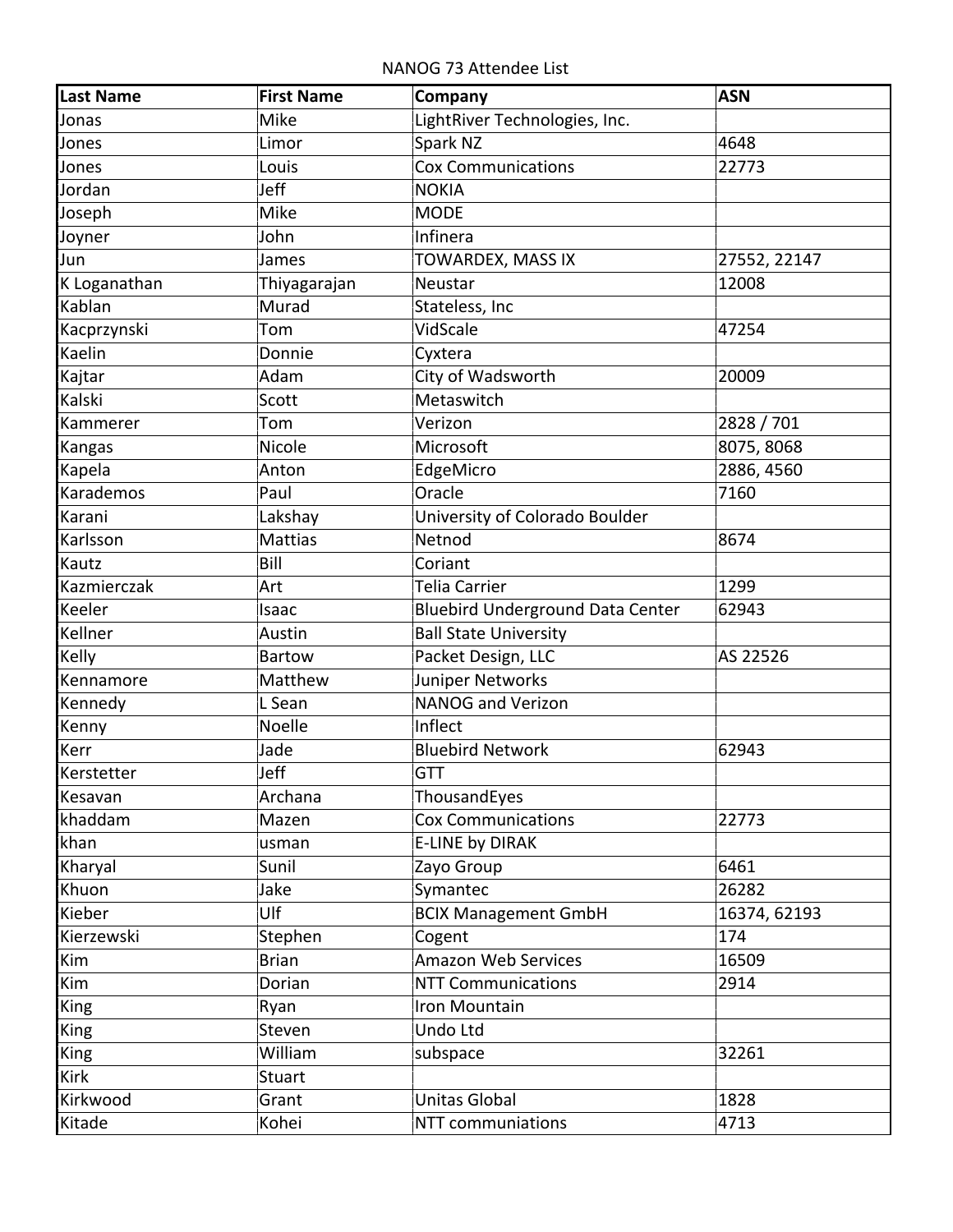NANOG 73 Attendee List

|                               | Center for Information &       |                      |
|-------------------------------|--------------------------------|----------------------|
| Rebecca<br>Kizer              | <b>Communication Sciences</b>  |                      |
| Kjellgren<br>Kaj              | Netnod                         | 8674                 |
| Klein<br><b>Brianna</b>       | Serro                          |                      |
| Klink<br>Aaron                | Netflix                        | 2906                 |
|                               |                                | 7843                 |
|                               |                                |                      |
|                               |                                | 20115                |
| <b>Knopps</b><br><b>Brian</b> | Charter/Spectrum               | 33588                |
| Koch<br>Christian             | <b>Pilot Fiber</b>             | AS46450              |
| Kohler<br>Danielle            | <b>Amazon Web Services</b>     |                      |
| Konduru<br>Gokul Varma        | Juniper Networks               |                      |
| Koprivnikar<br>Ales           | ThousandEyes                   | AS394101             |
| Korshunov<br>Mikhail          | Cisco                          |                      |
| Korte<br>Ryan                 | Centurylink                    | 3356 / 209 / 3549    |
| Kosatii<br>Evghenii           | Addrex                         |                      |
| Mark<br><b>Kosters</b>        | <b>ARIN</b>                    |                      |
| Hima Bindu<br>Kovur           | <b>George Mason University</b> |                      |
| Michael<br>Kowal              | Cisco                          |                      |
| Kozak<br>Voitek               | Comcast                        | 7922                 |
| Kozlowski<br>Mike             | Windstream                     |                      |
| Alex<br>Kramarov              | Facebook                       | 32934                |
| Kruckenberg<br>Pete           | <b>UETN</b>                    |                      |
| Kruse<br>Megan                | <b>Internet Society</b>        |                      |
| <b>Bart</b><br>Krystman       | Connected2Fiber                |                      |
| Kusa<br>Joe                   | <b>GTT</b>                     | 3257                 |
| Misuk<br>Kwon                 | <b>ARIN</b>                    |                      |
| Kyer<br>Doug                  | Imperva                        |                      |
| Damion<br>Lackamp             | Cyxtera Technologies           | 12213                |
| Mohit<br>Lad                  | ThousandEyes                   | 394101               |
| Stephan<br>Lagerholm          | T-Mobile                       | 21928                |
| Lain<br>Hans                  | CenturyLink                    | 3356                 |
| Paul<br>Lam                   | Larus Cloud Service            |                      |
| Chad<br>Lamb                  | <b>XKL</b>                     |                      |
| Stephanie<br>Lamouroux        | <b>OPAQ</b>                    | 25885                |
| Mika<br>Landau                | <b>Approved Networks</b>       |                      |
| Landry<br>Ryan                | Fastly                         | 54113                |
| <b>Barrs</b><br>Lang          | <b>Finisar Corporation</b>     |                      |
|                               |                                | 15169, 36040, 36561, |
| Sylvie<br>LaPerriere          | Google                         | 43515, 19527         |
| Joseph<br>Lappa               | <b>UberATG</b>                 | 395012               |
| Dakota<br>LaTurner            | Oracle                         | 7160                 |
| latzko<br>Alex                | ServerCentral Inc              | 23352                |
| Laufersweiler<br>Steve        | Ascent                         |                      |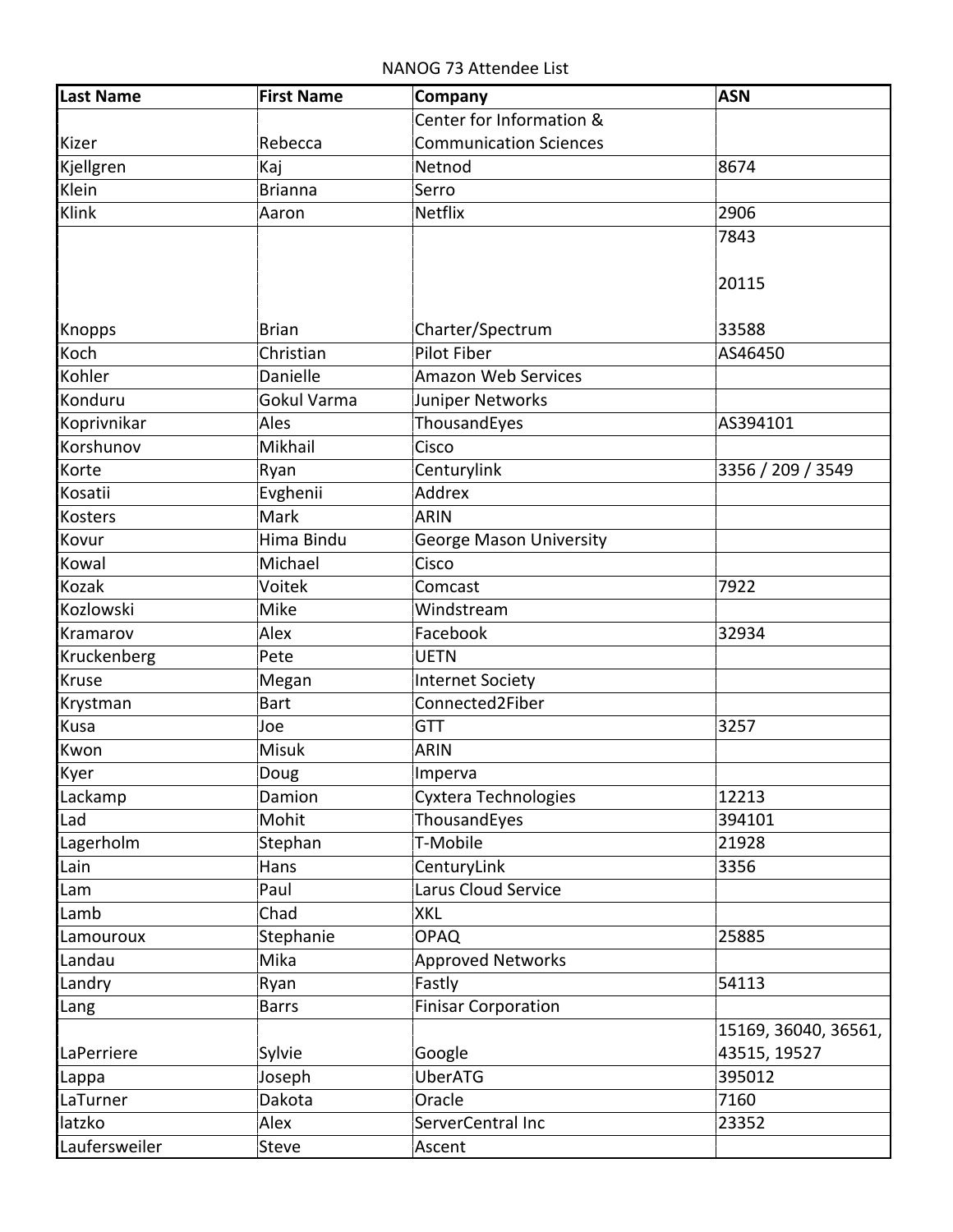NANOG 73 Attendee List

| <b>Last Name</b>                | <b>First Name</b> | Company                          | <b>ASN</b>           |
|---------------------------------|-------------------|----------------------------------|----------------------|
| Law                             | David             | <b>Windstream Communications</b> | 7029                 |
| Law                             | Renee             | Oracle Cloud Infrastructure      |                      |
| Lawson-Shanks                   | Phill             | EdgeConneX                       |                      |
| Lebsack                         | Carl              | Google                           |                      |
| Lee                             | Ivan              | Microsoft                        | 8075                 |
| Lee                             | Louie             | Google Fiber                     | 16591                |
| Lefevers                        | Will              | <b>DigitalOcean</b>              | A Bunch.             |
| Leibfreid                       | Ronald            | Equinix                          | 17819                |
| Leisure                         | Christopher       | Nuvectra                         |                      |
|                                 |                   |                                  |                      |
| Leitner                         | <b>Bob</b>        | <b>Verizon Partner Solutions</b> | AS701, AS702, AS703, |
| Lemmon                          | Elgin             | Windstream                       |                      |
| Leonhardt                       | Andrea            | Equinix                          | 24115                |
| Levin                           | Jerry             | EdgeConnex                       |                      |
| Lewan                           | <b>Brett</b>      | Microsoft                        | 8075                 |
| Ley                             | Daniel            | Packet Design                    |                      |
| Li                              | Ruth              | China Telecom Americas           | 4134                 |
| Liang                           | Yaoxin            | Individual                       |                      |
| Lindahl                         | Carl              | <b>MCNC</b>                      |                      |
| Lindeman                        | Billy             | Inflect                          |                      |
| Lindley                         | Marijo            | <b>Worldwide Supply</b>          |                      |
| Lindqvist                       | <b>Kurt Erik</b>  | <b>LINX</b>                      | 5459                 |
| Link                            | Jessica           | <b>Netflix</b>                   | 2906                 |
| LINS DE AQUINO JUNIOR LUCENILDO |                   | G8                               | 28329                |
| Litvanyi                        | Caren             | Internet2 AS 11537, 11164        | 11164, 11537         |
| Litvin                          | Eric              | luma optics                      |                      |
| Liu                             | Charlie           | <b>Charter Communications</b>    | 20115                |
| Liu                             | Zhuo              | China Telecom Americas           |                      |
| Lloyd                           | Jeffrey           | Flexential                       | 13649                |
| Loch                            | Kevin             | <b>QTS Data Centers</b>          | 4136                 |
| Lodenquai                       | Lillian           | <b>Cogent Communications</b>     | 174                  |
| Lombera                         | Edgar             | Serro LLC                        |                      |
| Lomonaco                        | Jason             | Internet2                        | 11537, 11164         |
| Long                            | Michael           | <b>NTT Communications</b>        | 2914                 |
| Lopez                           | Kenny             | <b>VIAVI Solutions</b>           |                      |
| LU                              | <b>SA LISA</b>    | BBIX, Inc.                       |                      |
| Lucarelli                       | Joe               | <b>Integration Partners</b>      |                      |
| Lucek                           | Julian            | Juniper Networks                 | 24652                |
| Lucente                         | Paolo             | <b>NTT Communications</b>        | 2914                 |
| Luke                            | Chris             | Comcast                          | 7922                 |
| Lukens                          | Jeff              | Stateless, Inc                   |                      |
| Lumenello                       | Jason             | World Wide Technology            |                      |
| Luong Duy                       | Phuong            | FPT Telecom                      | 18403                |
| Lynn                            | Kevin             | Google                           | 15169                |
| Ma                              | Yin               | Juniper Networks                 |                      |
|                                 |                   |                                  |                      |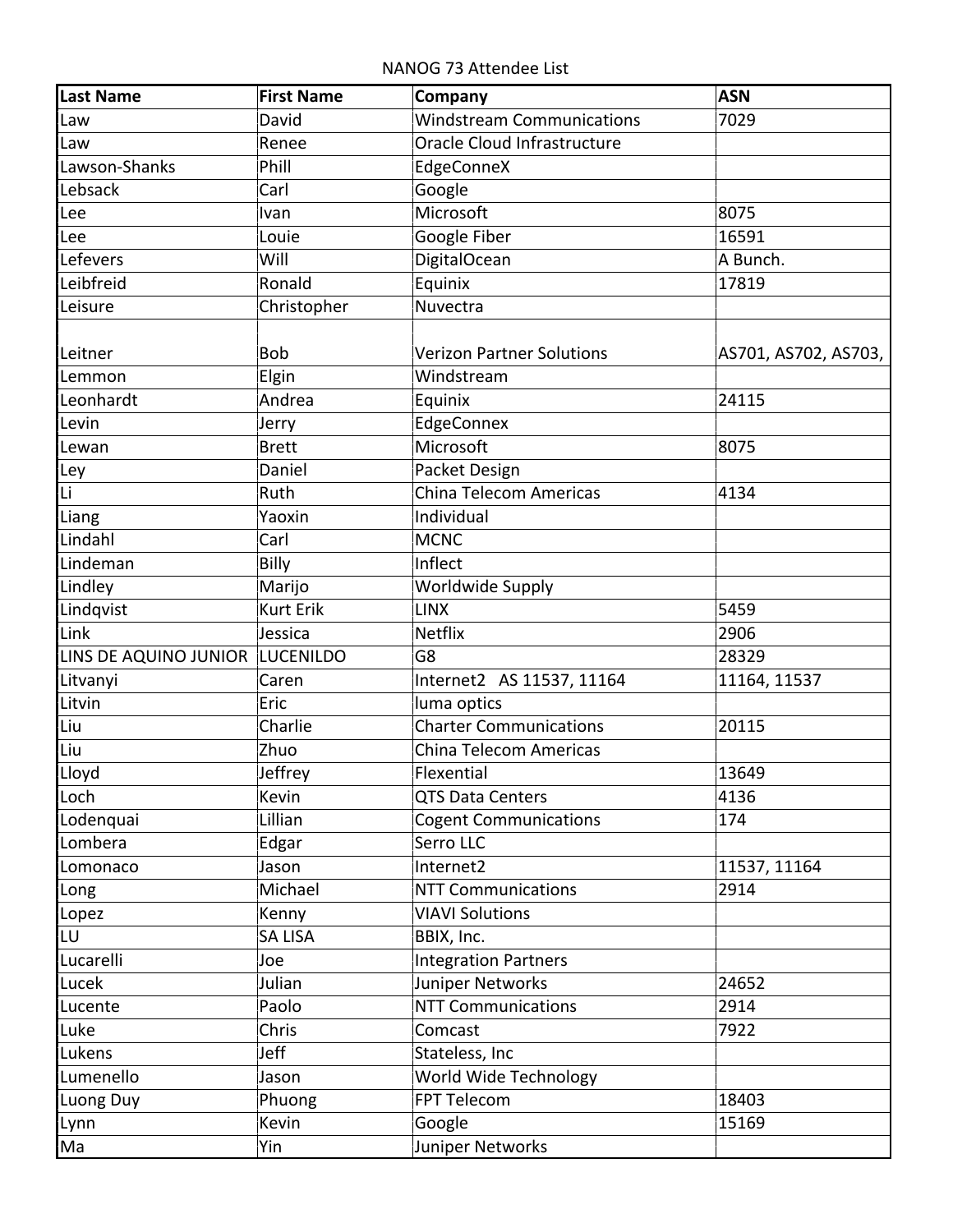| Last Name      | <b>First Name</b> | Company                                       | <b>ASN</b>       |
|----------------|-------------------|-----------------------------------------------|------------------|
| Machado        | Monika            | Oracle                                        |                  |
|                |                   |                                               | 15412            |
| <b>Imacri</b>  | john              | Reliance- GCX                                 | 18101            |
| Magee          | Scott             | Infinera                                      |                  |
| Maggio         | Lew               | PacketFabric                                  | 4556             |
| Maginn         | Scott             | Windstream Wholesale                          |                  |
| MAGRELLI       | <b>PAOLO</b>      | Telecom Italia Sparkle                        | #6762            |
| Mahaty         | Rabin             | <b>H5 Data Centers</b>                        |                  |
| Mahle          | Mark              | NetActuate, Inc                               | 36236            |
| Maj            | <b>Tomas</b>      | Inphi                                         |                  |
| Malayter       | Chris             | CoreSite                                      | 2734/19996/32184 |
| Malkowski      | <b>Derek</b>      | <b>TELEHOUSE America</b>                      | 13538            |
| Mallette       | Edwin             | <b>Nokia</b>                                  | ,33363           |
| Mandl          | Paul              | Google Inc.                                   | AS15169          |
| Mangino        | Mike              | <b>Nokia</b>                                  |                  |
| Marciano       | Leonard           | Fastly                                        | 54113            |
| Marciniak      | Petr              | <b>DENIC eG</b>                               |                  |
| Marlow         | <b>Travis</b>     | <b>LOGIX Fiber Networks</b>                   | 25956            |
| Martin         | Christian         | <b>Arista Networks</b>                        |                  |
| Martin         | Jonny             | Limelight Networks                            | 22822            |
| Martin         | Scott             | <b>AppNexus Inc</b>                           | 29990            |
| Martinez       | Joe               | Flexential                                    |                  |
| Martinez       | Perla             | 910telecom                                    |                  |
|                |                   |                                               | 33588            |
|                |                   |                                               |                  |
|                |                   |                                               | 20115            |
| MARTINI        | <b>LUCA</b>       | Charter C                                     | 7843             |
| mason          | edward            | Space & Power                                 |                  |
| Masse          | Tim               | LightRiver Software                           |                  |
| Mastrobattista | Frank             | Crown Castle Fiber                            |                  |
| Matcha         | Harshiva          | Twitch Interactive                            | 46489            |
| Matte          | Phil              | AMS-IX, USA                                   | 1200             |
| <b>Mattes</b>  | Paul              | Microsoft                                     | 8075/8074        |
| Matthey        | Richard           | Comcast                                       | 7922             |
| Matthies       | Patrick           | Facebook                                      | 32934            |
| Mauch          | Jared             | Akamai                                        | 20940            |
|                |                   |                                               |                  |
| Mawatari       | Masataka          | JPIX (Japan Internet Exchange Co., Ltd.) 7527 |                  |
| Mayes          | lan Edward        | Juniper Networks                              |                  |
| Mayorga        | Danilo            | Facebook                                      | 32934            |
| <b>McAdams</b> | Bryan             | Rackspace                                     | 12200            |
| McBeth         | Joshua            | NetActuate                                    | 36236            |
| McBride        | Joshua            | Nokia                                         |                  |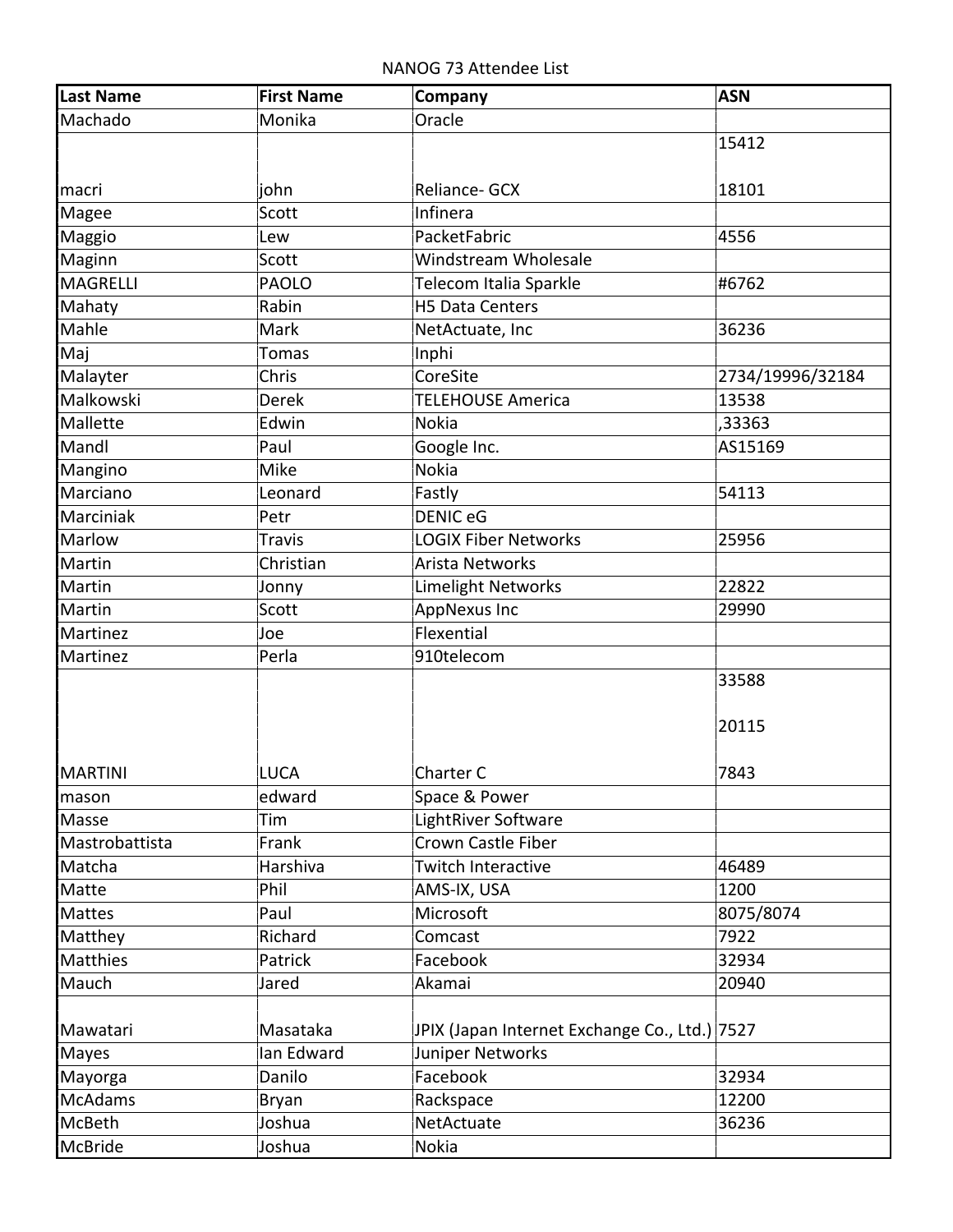NANOG 73 Attendee List

| <b>Last Name</b> | <b>First Name</b> | Company                        | <b>ASN</b>           |
|------------------|-------------------|--------------------------------|----------------------|
| <b>McCall</b>    | William           | <b>NTT Communications</b>      | 2914                 |
| <b>McCallion</b> | Keith             | Google                         | 15169                |
| McCauley         | Jeff              | SummitIG, LLC                  |                      |
| McCredie         | <b>Miles</b>      | <b>GDT</b>                     | 18480                |
| McDermott        | Frank             | <b>ARMdcs</b>                  |                      |
| McGee            | <b>Brittany</b>   | Pilot                          |                      |
| <b>McInnis</b>   | Dan               | <b>Netflix</b>                 | 2906                 |
| McKay            | Fearghas          | Flexoptix GmbH                 | 199121, 5608         |
| McLane           | Victor            | Sandia National Laboratories   |                      |
| McMillen         | Alexander         | <b>OPAQ Networks</b>           | 25885                |
| McMurtry         | Sanford           | Akamai Technologies            |                      |
| McNair           | Edward            | <b>NANOG</b>                   |                      |
| <b>McNally</b>   | Lauren            | <b>Ball State University</b>   |                      |
| Means            | Adam              | <b>Netflix</b>                 | 2906                 |
|                  |                   |                                | 20115, 19115, 40294, |
| Medbury          | Todd              | <b>Charter Communications</b>  | 7843                 |
| <b>Medeiros</b>  | <b>Stacy</b>      | Iron Mountain                  |                      |
| Medisetty        | Santhosh          | Juniper Networks               |                      |
| Meeusen          | Larry             | Cyxtera                        |                      |
| Mehta            | Harsh             | Akamai Technologies            | 20940                |
| Mehta            | Himesh            | Packet Design                  |                      |
| Mehta            | <b>Neil</b>       |                                |                      |
| Meiselman        | Ethan             | T-Mobile/Layer3TV              | 393494               |
| Menges           | Sheila            | <b>Nokia</b>                   |                      |
| Menser           | Charles           | <b>Network Utility Force</b>   |                      |
| Mercado          | Alex              | <b>Viavi Solutions</b>         |                      |
| Merkler          | JP                | <b>NJFX</b>                    |                      |
| Merrill          | Kelly             | Pavlov Media                   | 23473                |
| messenich        | paul              | <b>NTT Communications</b>      | 2914                 |
| Messina          | Jonathan          | <b>OSI Hardware</b>            |                      |
| Meuse            | <b>Steve</b>      | Kentik                         | 6169                 |
| Miale            | Kati              | <b>Approved Networks</b>       |                      |
| Michel           | Oliver            | University of Colorado Boulder |                      |
| Milam            | Chad              | PacketFabric                   |                      |
| Miller           | Harris            | <b>EATEL</b>                   | 5009                 |
| Miller           | Johnny            | <b>DHD</b>                     |                      |
| Miller           | <b>Steve</b>      | Google                         |                      |
| Milliken         | Michael           | Merit Network                  | 237                  |
| millisor         | aaron             | cisco systems                  |                      |
| Miner            | Mark              | T-Mobile/Layer3TV              | 393494               |
| Missul           | sonia             | Orange                         | A 5511               |
| Mitchell         | Keith             | <b>DNS-OARC</b>                | 112, 24865, 64238    |
| Mitev            | Ognian            | <b>Charter Communications</b>  | 7843, 20115          |
| Modica           | Richard           | <b>GTT</b>                     | 3257                 |
| Mogili           | Anita             | Google                         | 15169, 36040         |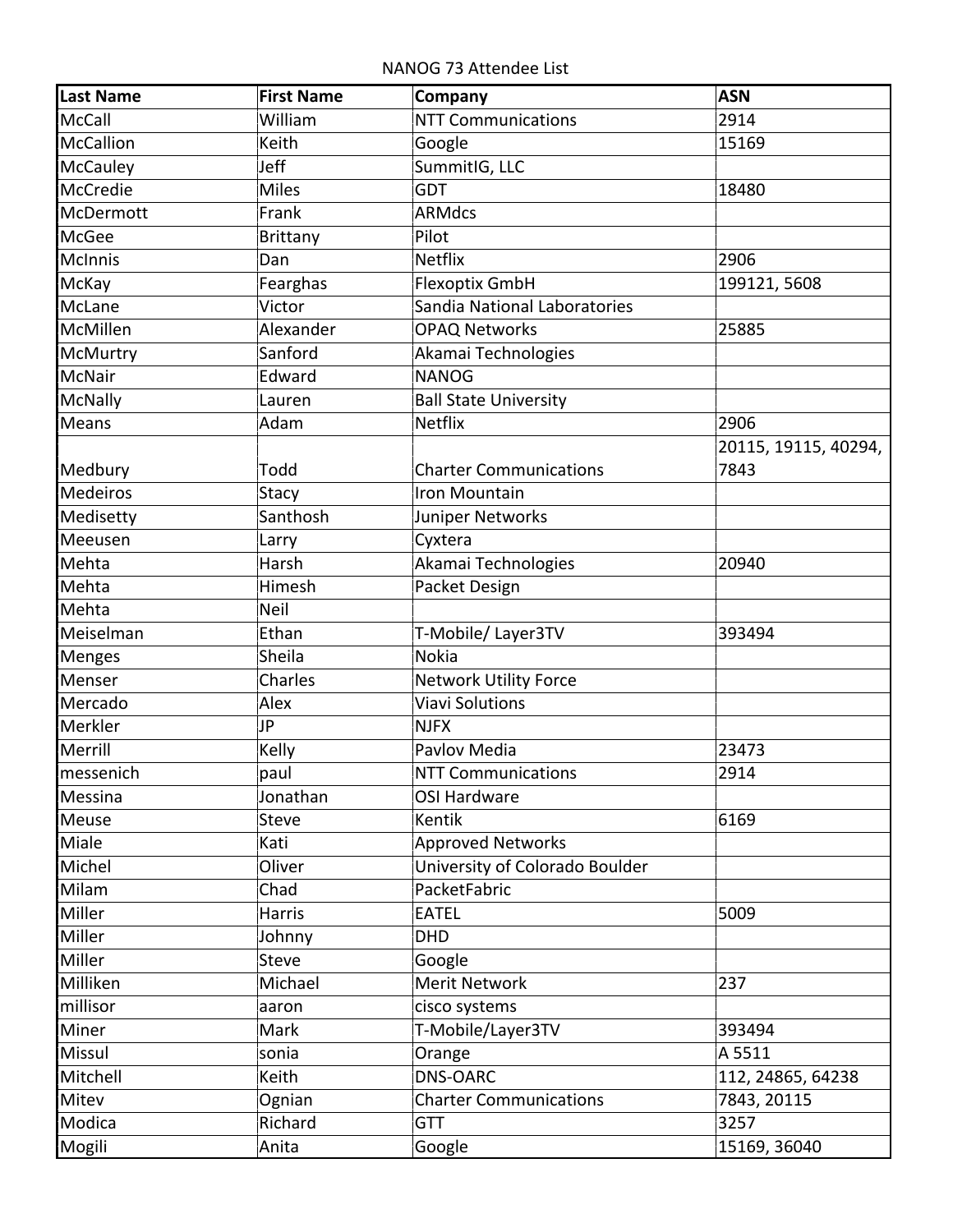| <b>Last Name</b> | <b>First Name</b> | Company                                       | <b>ASN</b>         |
|------------------|-------------------|-----------------------------------------------|--------------------|
| Mohammad         | Salahuddin        | Amazon Web Services                           |                    |
| Mohammad Khaja   | Zeeshan Ali       | Wichita state University                      |                    |
| Mohre            | Timo              | <b>GTT</b>                                    | 3257               |
|                  |                   |                                               | Why do you need    |
| Moore            | Conan             | University of Colorado Boulder                | this?              |
| Moore            | Joe               | Imperva                                       | 19551              |
| Mora             | Zoe               | Iron Mountain                                 |                    |
| Moreno           | Alejandra         | Transtelco                                    | 32098              |
|                  |                   |                                               | 701,702,703,14551, |
| Moriarity        | Sean              | Verizon                                       | 2828               |
| Morishima        | Takamasa          | KDDI/TELEHOUSE                                | 2516               |
| Morita           | Hideyuki          | <b>NTT Communications</b>                     | 2914               |
| Morris           | Tina              | <b>Amazon Web Services</b>                    | 16509              |
| Morris           | William           | Cincinnati Bell                               | 6181               |
| Motes            | Jeff              | Cologix                                       | 8001               |
| Mouland          | <b>Brooke</b>     | Equinix                                       | AS13531            |
| Moyer            | Pete              | <b>Nokia</b>                                  |                    |
| Muggli           | Jim               | Network Utility Force                         |                    |
| Mughal           | Ali               | Juniper Networks                              |                    |
| Mukai            | Masaru            | <b>KDDI</b>                                   | 2516               |
| Mulhern          | Andrew            | Comcast                                       | 7922               |
| Muller           | Erik              | Network Utility Force                         |                    |
| Mullins          | Matt              | Internet2                                     | 11537, 11164       |
|                  |                   | Louisiana Optical Network                     |                    |
| Mumphrey         | Gary              | Infrastructure                                | 32440              |
| Mundt            | Joel              | Arista Networks                               |                    |
| Murphy           | Clinton           | ViaSat Inc                                    | 7155               |
| Murray           | Jason             | At&t                                          |                    |
| Muyal            | Simon             | France-IX                                     | 51706              |
|                  |                   |                                               |                    |
| <b>NADAOKA</b>   | <b>YUKIKO</b>     | JPIX (Japan Internet Exchange Co., Ltd.) 7527 |                    |
| <b>Nagy</b>      | Les               | LightRiver                                    |                    |
| Naik             | Ameet             | ThousandEyes                                  |                    |
| Nakashima        | Kaz               | Arista Networks                               |                    |
| Nalamati         | Madhu             | <b>NVIDIA</b>                                 |                    |
| <b>Neely</b>     | Kevin             | Flexential                                    |                    |
| Nelson           | Wylie             | <b>EdgeCore Internet Real Estate</b>          |                    |
| Neuroth          | Josh              | Inflect                                       |                    |
| Nevolo           | Darren            | <b>OSI HARDWARE</b>                           |                    |
| Nguyen           | Mike              | Inflect                                       |                    |
|                  |                   | Lonestar Education and Research               | 22645 16905 14085  |
| Nichols          | David             | Network (Tx-LEARN)                            | 13359              |
| Niederloh        | Tom               | <b>EXFO</b>                                   |                    |
| Nikoletich       | Jeffrey           | Xfernet                                       | 27630              |
| Nobile           | Leslie            | ARIN                                          |                    |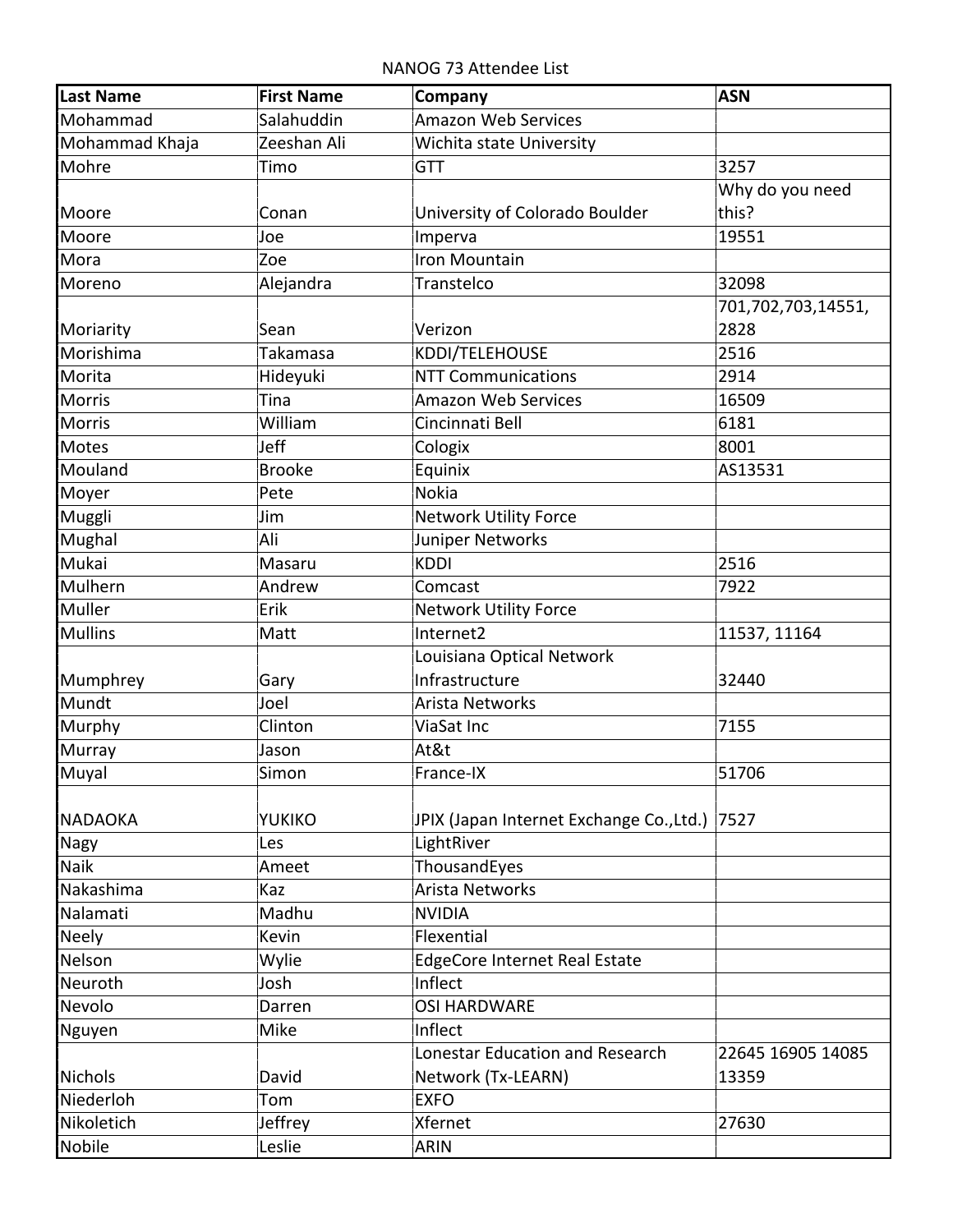NANOG 73 Attendee List

| <b>Last Name</b> | <b>First Name</b> | Company                              | <b>ASN</b>        |
|------------------|-------------------|--------------------------------------|-------------------|
| Norton           | Bill              | <b>DrPeering</b>                     | 43531             |
| Notestine        | Timber            | <b>Corero Network Security</b>       |                   |
| Noyes            | <b>Brad</b>       |                                      | 1973 AS3356/AS209 |
| Nunez            | Gabriel           |                                      | 3562              |
| <b>Nunez</b>     | Hector            | Wireless Services - SDSD             | N/A               |
| Nunez            | Lee               | Lockheed Martin                      |                   |
| O'Brien          | John              | University of Pennsylvania           | 55                |
| O'Brien          | Will              | Twitter                              | 13414             |
| O'Leary          | Penelope          | Addrex                               |                   |
| Oezerden         | Ersin             | <b>GTT</b>                           | 3257              |
| Ofori Amankwah   | <b>Divine</b>     | <b>AWS</b>                           |                   |
| Okamoto          | Kyle              | Verizon Digital Media Services       | 15133             |
| Okay             | Sinan             | <b>WDC</b>                           | 33045             |
| OKOYE-EZE        | <b>CHINEDUM</b>   | <b>CHARTER COMMUNICATIONS</b>        | 20115, 7843       |
| Oligny           | Joe               | PacketFabric                         | 4556              |
| Ollins           | Sherry            | Solid Optics                         |                   |
| Olson            | Eric              | Digital Realty                       |                   |
| Olson            | Tyler             | Ciena                                |                   |
| ONeill           | Keith             | MediaMath                            | 30419             |
| Ortega           | Richard           | PLDTUS LTD                           |                   |
| Paal             | Ester             | NIX.CZ & NIX.SK                      | 6881              |
| Pacewicz         | Roan              | Akamai Technologies                  | 20940             |
| Pacheco          | Joel              | 'MDC   MEX-IX                        | 27420             |
| Painter          | Justin            | CenturyLink                          | 3356, 209         |
| Palay            | Daniel            | <b>NTT Communications</b>            | 2914              |
| Palmer           | Jeremy            | Viawest Inc                          | AS13649           |
| Palmieri         | Patrick           | MediaMath                            | 30419             |
| Pandula          | Shyam             | George Mason University              |                   |
| Papandreou       | Christopher       | IBM Cloud Infrastructure (SoftLayer) | 36351             |
| Parkar           | Zeeshan           | Cloudflare                           | 13335             |
| Parker           | Gregori           | Twitter                              | 13414             |
| Parker           | Timothy           | Flexential                           | 13649, 19271      |
| Parris           | Barry             | DC BLOX                              | 36086             |
| Parsons          | Kathleen          | Microsoft                            | 8075              |
| Pastrama         | Alin              | <b>Amazon Web Services</b>           | 16509             |
| Pate             | <b>Brian</b>      | PlanNet Design & Construction, Inc.  |                   |
| Patel            | Jignasa           |                                      |                   |
| Patel            | Xiana             | Southern California Edison           |                   |
| Patterson        | Scott             | 'NETSCOUT   Arbor                    |                   |
| Patton           | Charles           | <b>GTT</b>                           | 3257              |
| Paulus           | Duane             | <b>Wave2Wave Corporation</b>         |                   |
| Paxton           | Dan               | <b>NTT Communications</b>            | 2914              |
| Peacock          | Andrew            | CenturyLink                          | 3356, 209         |
| Pearson          | John              | Iron Mountain                        | 51276             |
| Pearson          | Tony              | Finisar                              |                   |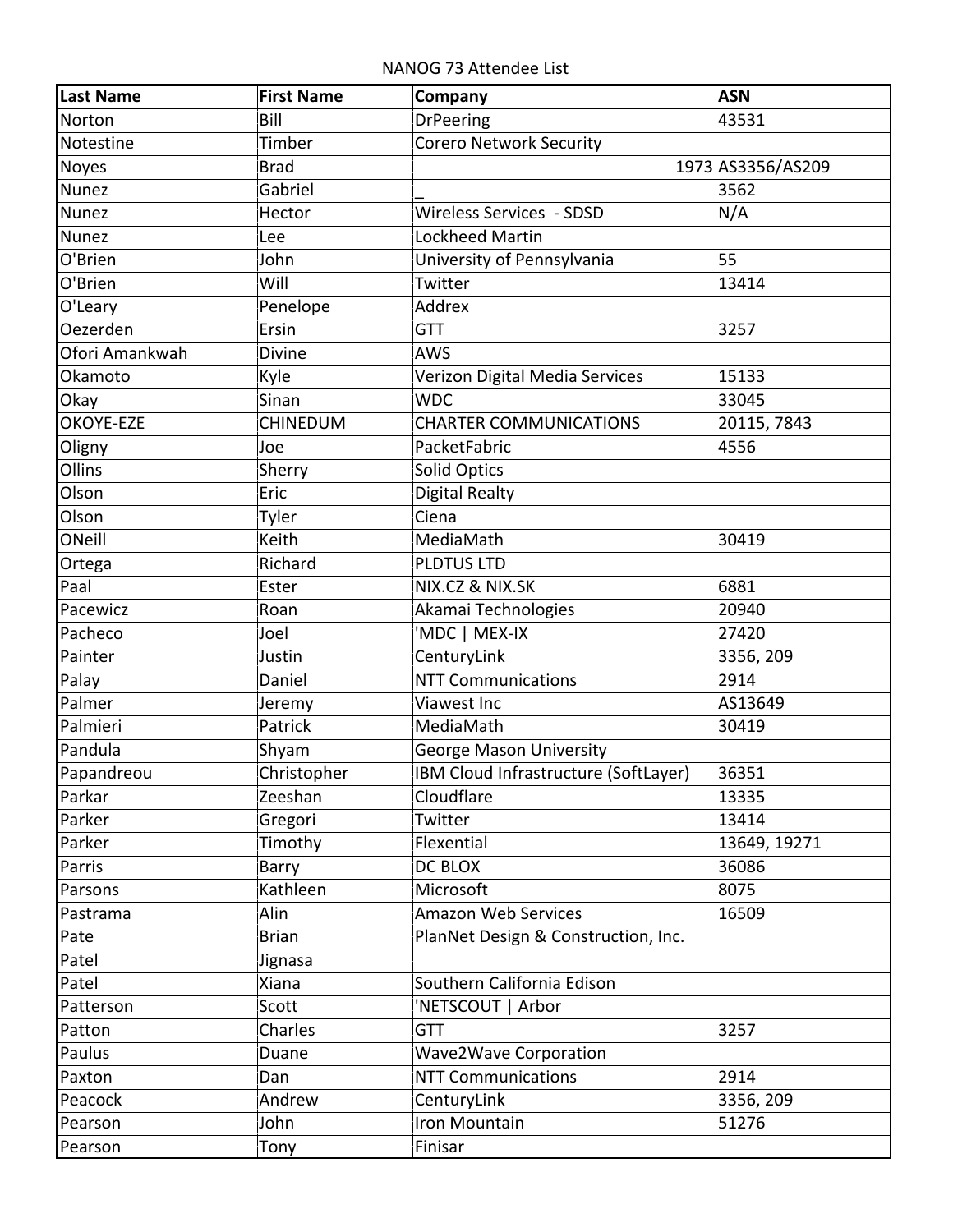NANOG 73 Attendee List

| <b>Ball Student University</b><br>Rashida<br>Peete<br><b>NTT Communications</b><br>Pendley<br>Nathan<br>2914 |  |
|--------------------------------------------------------------------------------------------------------------|--|
|                                                                                                              |  |
|                                                                                                              |  |
| Pennington<br>Rob<br>WOW! Internet, Cable and Phone<br>12083                                                 |  |
| Pennisi<br>Chris<br>15412, 18101<br><b>GCX</b>                                                               |  |
| EdgeConneX<br>Perez<br>Joseph M                                                                              |  |
| University of Colorado Boulder - ITP<br>104<br>Perigo<br>Levi                                                |  |
| Perreira-Gilmore<br>Millicent<br><b>DRFortress</b><br>40300                                                  |  |
| Andrew<br>AS7922<br>Comcast<br>Perry                                                                         |  |
| Stephen<br><b>Noel Communications</b><br>Perry<br>26935                                                      |  |
| <b>Matthew Nicholas</b><br>Netflight Consulting<br>Petach                                                    |  |
| <b>NTT Communications</b><br>2914<br>Peterson<br>Andy                                                        |  |
| Pettine<br>EdgeMicro<br>2886, 4560<br>Greg                                                                   |  |
| Philibert<br>elisabeth<br>Metro Optic<br>29909                                                               |  |
| <b>Unite Private Networks</b><br>Pierce<br><b>Blair</b><br>15164                                             |  |
| Michelle<br>Pierce<br>Apple<br>714, 6185                                                                     |  |
| Kendra<br>Pignotti<br><b>LINX</b><br>21919                                                                   |  |
| Pillay<br><b>Bipin</b><br><b>Fujitsu Network Communications</b>                                              |  |
| EdgeConneX<br><b>PINE</b><br><b>ELSA</b>                                                                     |  |
| Alpheus Communications a Logix Fiber                                                                         |  |
| Network Company<br>Pinyon<br>David                                                                           |  |
| Cogo Labs<br>Pisarri<br>Jason                                                                                |  |
| Digitalocean<br>Ploessel<br>Matt                                                                             |  |
| Cloudflare<br>Poinsignon<br>Louis<br>13335                                                                   |  |
| PacketFabric LLC<br>Pointer<br>David                                                                         |  |
| Powell<br>CenturyLink<br>3356 209<br><b>Steve</b>                                                            |  |
| 'NETSCOUT   Arbor<br><b>Brian</b><br>Prater                                                                  |  |
| Expedient<br>17054<br>Pregman<br>Dan                                                                         |  |
| Facebook<br>32934<br>Premo<br><b>Brandon</b>                                                                 |  |
| 36039<br>Provo<br>Google<br>Joe                                                                              |  |
| Apple<br>714, 6185<br>Provo<br>Ren                                                                           |  |
| <b>MVP Capital</b><br>Pryor<br><b>Brian</b>                                                                  |  |
| Juniper Networks<br>Przygienda<br>Antoni<br>;-)                                                              |  |
| pucik<br>Verizon<br>701, 702, 703, 14551<br>joseph                                                           |  |
| Pulkownik<br>Rob<br><b>Telia Carrier</b><br>1299                                                             |  |
| <b>Unite Private Networks</b><br>15164<br>Pyeatt<br>Gene                                                     |  |
| Yul<br>226<br><b>USC/Los Nettos</b><br>Pyun                                                                  |  |
| <b>Stella</b><br>Telstra<br>Qiao                                                                             |  |
| Facebook<br>32934<br>Quinn<br>James                                                                          |  |
| Radisewitz<br>Jamie<br>Iron Mountain                                                                         |  |
| Rajanala<br>Revanth Bhargav<br><b>George Mason University</b>                                                |  |
| Charter<br>Rampley<br>20115, 7843<br>Jim                                                                     |  |
| Mike<br>13807<br>Ramsey<br>Great Plains Communications, Inc.                                                 |  |
| Rayala<br><b>George Mason University</b><br>Gnapika                                                          |  |
| Cisco<br>Reddy<br>Kumar                                                                                      |  |
| Reedy<br>Sean<br><b>DQE Communications</b><br>33154                                                          |  |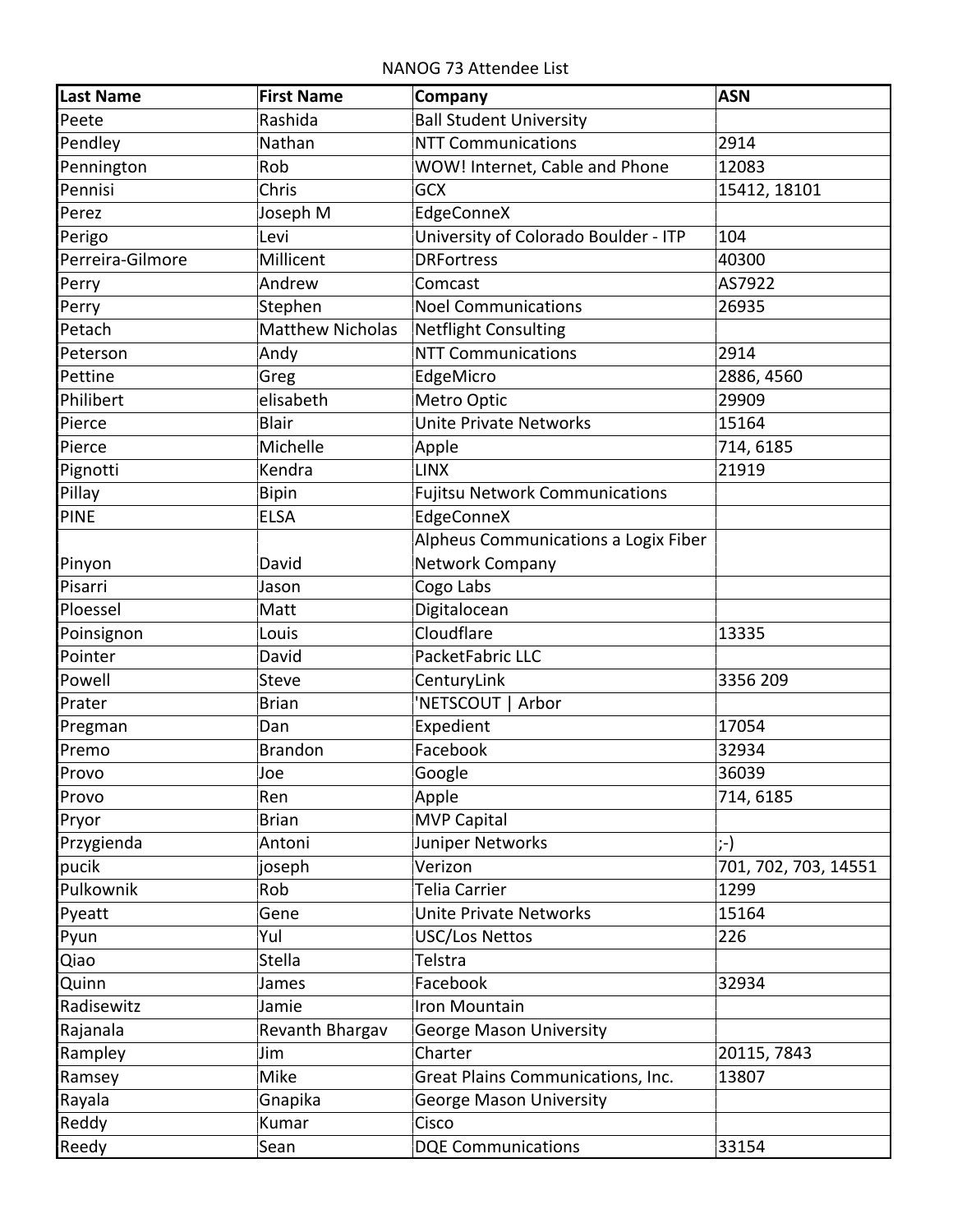NANOG 73 Attendee List

| <b>Last Name</b> | <b>First Name</b> | Company                            | <b>ASN</b>    |
|------------------|-------------------|------------------------------------|---------------|
| Reekie           | Michael           | NJEdge.net                         | 21976         |
| Reid             | Rob               | euNetworks                         | AS13237       |
| Reifstenzel      | Jason             | <b>Carleton University</b>         |               |
| Reuther          | Aaron             | <b>Ascent LLC</b>                  |               |
| Reyna            | Angela            | Kentik                             |               |
| Rezende Filho    | Antonio           | NIC.br                             | 26162 / 22548 |
| Richards         | Greg              | Telia Company                      | 1299          |
| Richartdson      | Nathan            | IBM Cloud (Softlayer)              | 36351         |
| Rickenbach       | Siegrid           | Lawrence Berkeley National Lab     | 16            |
| Riddle           | Ross              |                                    |               |
| <b>Rieck</b>     | <b>Brian</b>      | CoreSite                           | 2734          |
| Ringel           | Matt              | Akamai Technologies                | 20940, 32787  |
| Ringwelski       | Jeff              | Facebook                           | 32934         |
| Rinn             | Adam              | Juniper Networks                   | N/A           |
| Ripley           | Ron               | <b>Shaw Communications</b>         | 6327, 20365   |
| Ristic           | Goran             | Cisco CX                           |               |
| Robachevsky      | Andrei            | <b>Internet Society</b>            |               |
| Robbers          | Jesse             | AMS-IX                             | 1200          |
| Roberson         | <b>Marcus</b>     | Comcast                            | 7922          |
| Robertson        | <b>Blake</b>      | <b>NTT Communications</b>          | 2914          |
| Robertson        | Chip              | <b>Netrality Properties</b>        |               |
| Robicheaux       | Evans             | <b>US Cellular</b>                 | 6614          |
| Robinson         | Scott             | Oracle                             | 7160          |
| Rockwell         | Mike              | Megaport                           | 132863        |
| Rodriguez        | Chad              | <b>Consolidated Communications</b> | 6300          |
| Rodriguez        | Eduardo           | GlobeNet                           | 52320         |
| Rodriguez        | Rafael            | <b>Netflix</b>                     | 2906          |
| Rogers           | Chris             | University of Pennsylvania         | 55            |
| Rohan            | Daniel            | Kentik                             |               |
| Roisman          | Dani              | Amazon Web Services (AWS)          | 16509         |
| Rollis           | Stephanie         | <b>TXO Systems</b>                 |               |
| Romano           | Lynn              | Spectrum/Charter Communications    | 7843, 20015   |
| Rosas            | Luiz              | <b>Race Communications</b>         | 30041         |
| Rose             | <b>Brandon</b>    | GoDaddy                            | 26496         |
| Rosenberry       | Eric              | iovation, Inc. / NWAX              | 15301         |
| Ross             | <b>Brandon</b>    | <b>Network Utility Force</b>       |               |
| Rozen Schiff     | Neta              | Hebrew University of Jerusalem     |               |
| Rubin            | Jonathan          | <b>PCCW Global</b>                 | 3491          |
| Rudolph          | Benedikt          | DE-CIX                             | 6695          |
| Rusin            | John              | Juniper Networks                   |               |
| Rusnock          | Tom               | <b>Netflix</b>                     |               |
| Ryall            | Ben               | Facebook                           | 32934         |
| Ryanczak         | Matt              | Oracle                             | 31898         |
| Ryburn           | Justin            | Kentik Technologies                | 6169          |
| Rychecky         | Todd              | Opengear                           |               |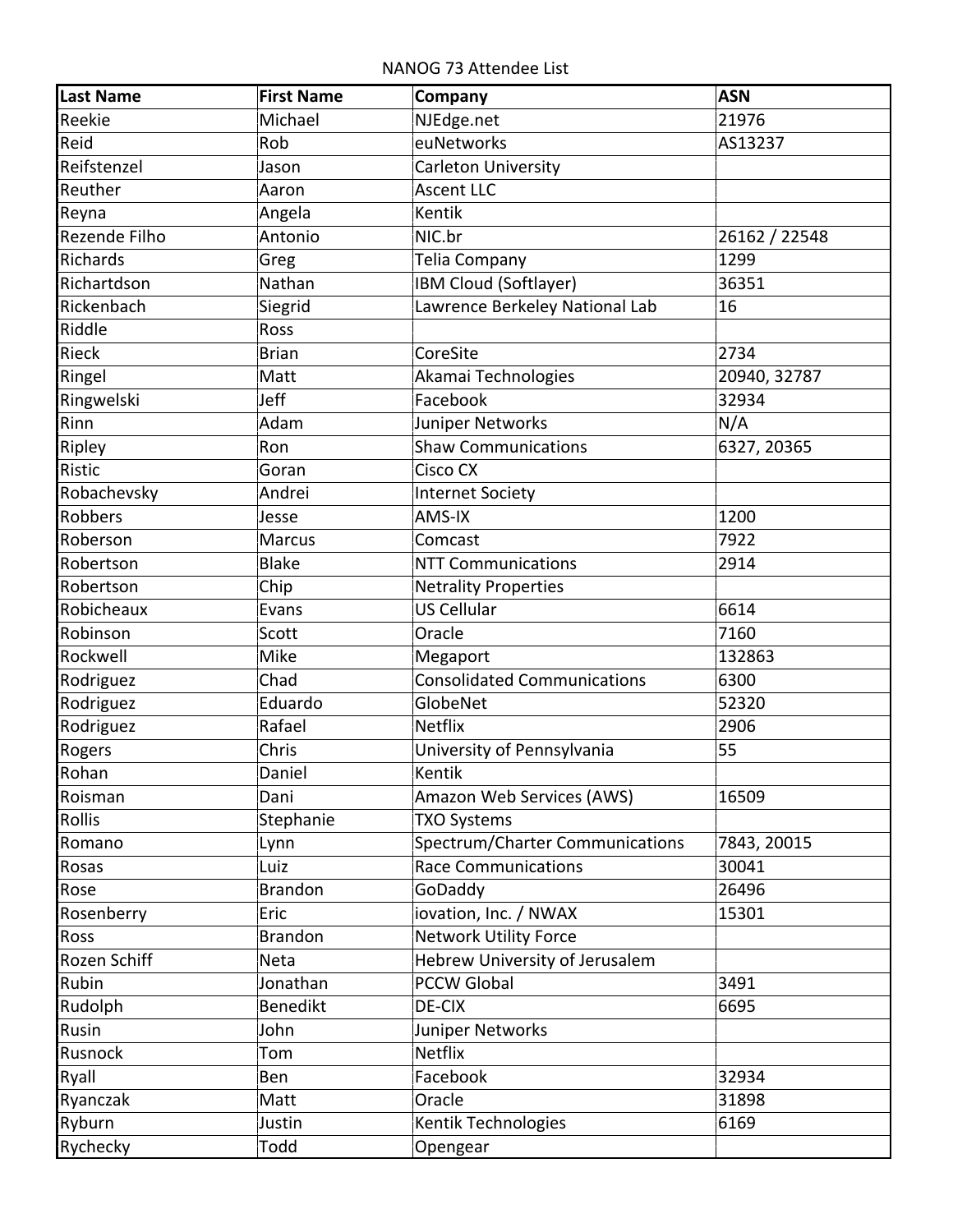NANOG 73 Attendee List

| <b>Last Name</b> | <b>First Name</b>   | Company                      | <b>ASN</b>          |
|------------------|---------------------|------------------------------|---------------------|
| Ryder            | Joshua              | AppNexus                     | 29990               |
| Sabri            | Zeeshan             | Juniper networks             | 65000               |
| Salamone         | Joshua              | AcenTek                      | 11904               |
| Salaverria       | Eduardo             | <b>EIGI</b>                  | 46606               |
| Sampson          | Caitlin             | Juniper Networks             |                     |
| Santana          | Tony                | Crown Castle Fiber           |                     |
| Sanz             | Ivan                | Fastly, Inc.                 | 54113               |
| Sarkan           | Sajari              | <b>Limelight Networks</b>    | 22822               |
| Sarna            | <b>Puneet Singh</b> |                              |                     |
| Sarnecki         | Mark                | <b>Oracle Cloud</b>          | 7160                |
| Sasaki           | Hideyuki            | BBIX, Inc.                   | 23640               |
| Sato             | Hitoshi             | SoftBank                     | 17676               |
| Sato             | Ryohei              | <b>KDDI</b>                  | 2516                |
| Saunders         | Emma                | <b>TXO Systems</b>           |                     |
| Say              | George              | EPS Global, Inc.             |                     |
| Scafidi          | Tom                 | Comcast                      | 7922                |
| Scherzinger      | John                | <b>ADVA Optical Networks</b> |                     |
| Schissel         | Peter               | <b>Digital Realty</b>        | 36086               |
| Schleider        | Robert              | Myriad                       |                     |
| Schliesser       | Benson              | Volta Networks               |                     |
| Schmidt          | David               | Oracle                       | 7160                |
| Schoch           | Gavin               | TOWARDEX, MASS IX            | 27552, 22147        |
| Schoenmaker      | Peter               | <b>NTT Communications</b>    |                     |
| schroeder        | stephan             | <b>Benocs GmbH</b>           |                     |
| Schwanke         | Dennis              | Juniper Networks             |                     |
| Schwartz         | Dave                | Google                       | 15169, 36040, 43515 |
| Schwarz          | Oliver              | <b>GTT</b>                   | 3257                |
| Seabrook-Rocha   | Justin              | Dialpad/SFMIX                | 63399/12276         |
| Seastrom         | Rob                 | <b>ByteGrid</b>              | 46696, 3066, 16668  |
| Seber            | Alex                | Inflect                      |                     |
| Seda             | Felix               | <b>NJFX</b>                  |                     |
| Selby            | Mary                | Google                       |                     |
| <b>Sellers</b>   | Charles "Chuck"     | Rocky Mountain v6 Task Force |                     |
| Selvage          | Joseph              | Mediacom                     | AS30036             |
| Selvarajan       | Ashwin              | <b>NERSC</b>                 | 2936                |
| Senderhauf       | Matt                | CoreSite                     | 2734                |
| seng             | oray                | Verisign                     | 7342                |
| Senin            | Andrey              | Oracle                       | 7160                |
| Sergeyev         | Alex                | Fastly                       | 54113               |
| <b>SHAH</b>      | <b>KINJAL</b>       | <b>SALES</b>                 |                     |
| Shah             | Masood              | Google Inc                   | 15169               |
| Shakir           | Rob                 | Google                       | 15169               |
| Shapira          | Dvir                | Imperva                      |                     |
| Sharma           | Akshat              | Cisco Systems                |                     |
| Sharma           | Alankar             | Comcast                      |                     |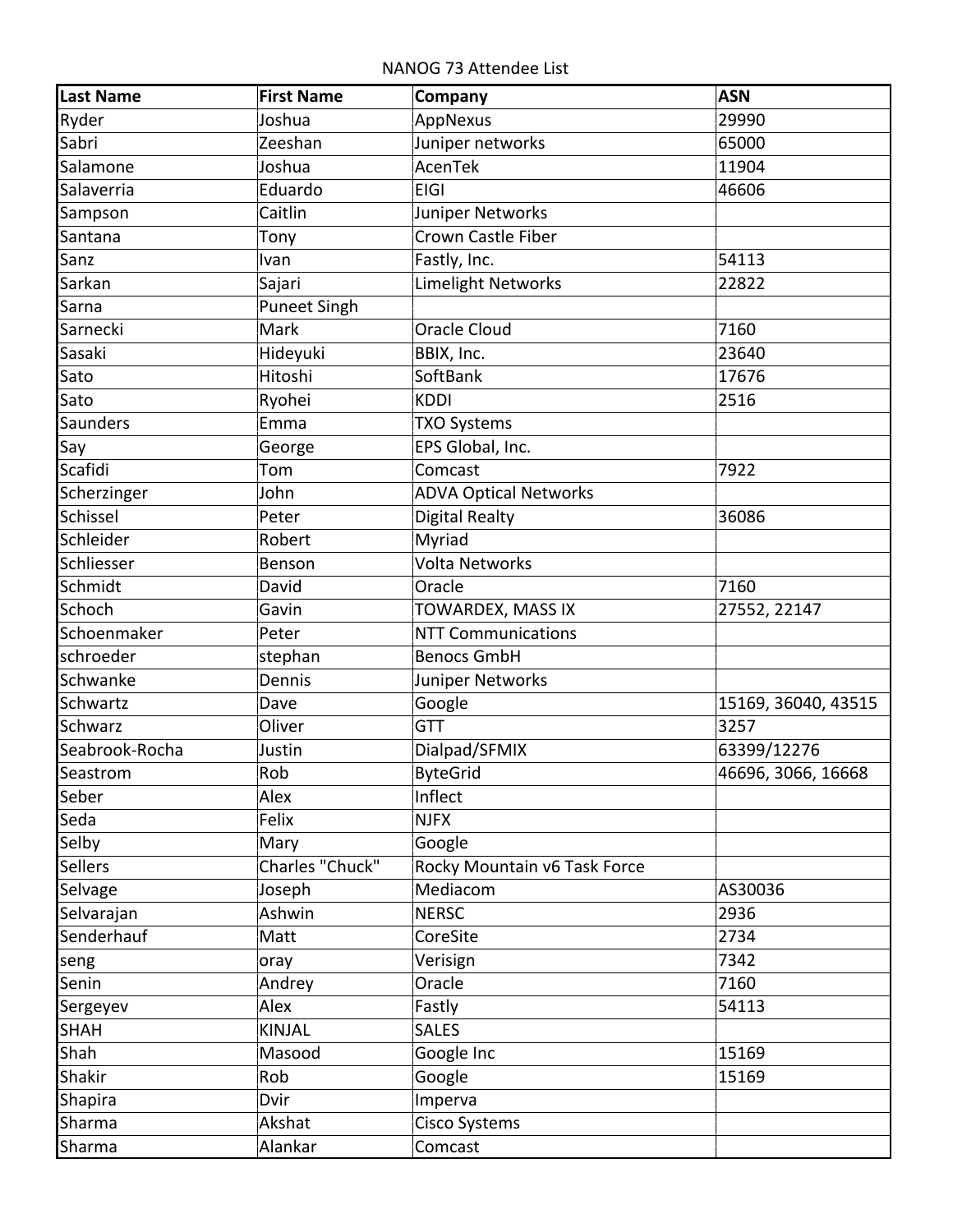NANOG 73 Attendee List

| University of Colorado Boulder<br>Rahul<br>Sharma<br>Shastri<br>Madan<br>Coriant<br>Shat<br>Sedona Systems<br>Benjamin<br>7342<br>sheehan<br>john<br>VeriSign<br>Erik<br>5511<br>Sherman<br>Orange<br>Juniper Networks<br>Sherwood<br><b>Brian</b><br>Kentik<br>Shoop<br>John<br>3356<br>Siegel Internet Development Group<br>Siegel<br>Dave<br><b>NCAR</b><br>194<br>Siemsen<br>Pete<br>Silva<br>Noelia<br><b>Telxius</b><br>12956<br>Inflect Inc.<br>Silverman<br>Eric<br>Simonds<br>Steven<br>Flair Data Systems<br>Siria<br>Charter<br>Carolyn<br>Todd<br>Sivie<br>Fujitsu<br>Nebraska link<br>Skuban<br>John<br>Smith<br>EdgeConneX<br>Aron<br>Smith<br>Infinera<br>Chris<br>smith<br>donald<br>centurylink.com<br>209<br>Smith<br>Oracle Corp<br>Jeffrey<br>Smith<br>Iron Mountain<br>Lisa<br>Smith<br>Patrick<br>BCE NEXXIA CORP SERV, INC | <b>Last Name</b> | <b>First Name</b> | Company | <b>ASN</b> |
|---------------------------------------------------------------------------------------------------------------------------------------------------------------------------------------------------------------------------------------------------------------------------------------------------------------------------------------------------------------------------------------------------------------------------------------------------------------------------------------------------------------------------------------------------------------------------------------------------------------------------------------------------------------------------------------------------------------------------------------------------------------------------------------------------------------------------------------------------|------------------|-------------------|---------|------------|
|                                                                                                                                                                                                                                                                                                                                                                                                                                                                                                                                                                                                                                                                                                                                                                                                                                                   |                  |                   |         |            |
|                                                                                                                                                                                                                                                                                                                                                                                                                                                                                                                                                                                                                                                                                                                                                                                                                                                   |                  |                   |         |            |
|                                                                                                                                                                                                                                                                                                                                                                                                                                                                                                                                                                                                                                                                                                                                                                                                                                                   |                  |                   |         |            |
|                                                                                                                                                                                                                                                                                                                                                                                                                                                                                                                                                                                                                                                                                                                                                                                                                                                   |                  |                   |         |            |
|                                                                                                                                                                                                                                                                                                                                                                                                                                                                                                                                                                                                                                                                                                                                                                                                                                                   |                  |                   |         |            |
|                                                                                                                                                                                                                                                                                                                                                                                                                                                                                                                                                                                                                                                                                                                                                                                                                                                   |                  |                   |         |            |
|                                                                                                                                                                                                                                                                                                                                                                                                                                                                                                                                                                                                                                                                                                                                                                                                                                                   |                  |                   |         |            |
|                                                                                                                                                                                                                                                                                                                                                                                                                                                                                                                                                                                                                                                                                                                                                                                                                                                   |                  |                   |         |            |
|                                                                                                                                                                                                                                                                                                                                                                                                                                                                                                                                                                                                                                                                                                                                                                                                                                                   |                  |                   |         |            |
|                                                                                                                                                                                                                                                                                                                                                                                                                                                                                                                                                                                                                                                                                                                                                                                                                                                   |                  |                   |         |            |
|                                                                                                                                                                                                                                                                                                                                                                                                                                                                                                                                                                                                                                                                                                                                                                                                                                                   |                  |                   |         |            |
|                                                                                                                                                                                                                                                                                                                                                                                                                                                                                                                                                                                                                                                                                                                                                                                                                                                   |                  |                   |         |            |
|                                                                                                                                                                                                                                                                                                                                                                                                                                                                                                                                                                                                                                                                                                                                                                                                                                                   |                  |                   |         |            |
|                                                                                                                                                                                                                                                                                                                                                                                                                                                                                                                                                                                                                                                                                                                                                                                                                                                   |                  |                   |         |            |
|                                                                                                                                                                                                                                                                                                                                                                                                                                                                                                                                                                                                                                                                                                                                                                                                                                                   |                  |                   |         |            |
|                                                                                                                                                                                                                                                                                                                                                                                                                                                                                                                                                                                                                                                                                                                                                                                                                                                   |                  |                   |         |            |
|                                                                                                                                                                                                                                                                                                                                                                                                                                                                                                                                                                                                                                                                                                                                                                                                                                                   |                  |                   |         |            |
|                                                                                                                                                                                                                                                                                                                                                                                                                                                                                                                                                                                                                                                                                                                                                                                                                                                   |                  |                   |         |            |
|                                                                                                                                                                                                                                                                                                                                                                                                                                                                                                                                                                                                                                                                                                                                                                                                                                                   |                  |                   |         |            |
|                                                                                                                                                                                                                                                                                                                                                                                                                                                                                                                                                                                                                                                                                                                                                                                                                                                   |                  |                   |         |            |
|                                                                                                                                                                                                                                                                                                                                                                                                                                                                                                                                                                                                                                                                                                                                                                                                                                                   |                  |                   |         |            |
| <b>Netflix</b><br>Smith<br>2906<br>Stacy                                                                                                                                                                                                                                                                                                                                                                                                                                                                                                                                                                                                                                                                                                                                                                                                          |                  |                   |         |            |
| NTT Communications, PeeringDB,                                                                                                                                                                                                                                                                                                                                                                                                                                                                                                                                                                                                                                                                                                                                                                                                                    |                  |                   |         |            |
| 2914<br>Snijders<br>Job<br>OpenBSD                                                                                                                                                                                                                                                                                                                                                                                                                                                                                                                                                                                                                                                                                                                                                                                                                |                  |                   |         |            |
| <b>Netflix</b><br>2906<br>Snook<br>Gabriel                                                                                                                                                                                                                                                                                                                                                                                                                                                                                                                                                                                                                                                                                                                                                                                                        |                  |                   |         |            |
| Snowhorn<br>Josh<br>EdgeMicro<br>2886, 4560                                                                                                                                                                                                                                                                                                                                                                                                                                                                                                                                                                                                                                                                                                                                                                                                       |                  |                   |         |            |
| Sobel<br><b>Precision Optical Transceivers</b><br>Dan                                                                                                                                                                                                                                                                                                                                                                                                                                                                                                                                                                                                                                                                                                                                                                                             |                  |                   |         |            |
| AppNexus<br>sokolov<br>29990<br>ilya                                                                                                                                                                                                                                                                                                                                                                                                                                                                                                                                                                                                                                                                                                                                                                                                              |                  |                   |         |            |
| Soulakis<br>Damon<br>Cyxtera                                                                                                                                                                                                                                                                                                                                                                                                                                                                                                                                                                                                                                                                                                                                                                                                                      |                  |                   |         |            |
| 5459<br>John<br>The London Internet Exchange<br>Souter                                                                                                                                                                                                                                                                                                                                                                                                                                                                                                                                                                                                                                                                                                                                                                                            |                  |                   |         |            |
| Southern<br>Tim<br>13414<br>Twitter                                                                                                                                                                                                                                                                                                                                                                                                                                                                                                                                                                                                                                                                                                                                                                                                               |                  |                   |         |            |
| <b>Charter Communications</b><br>Spahn<br>K                                                                                                                                                                                                                                                                                                                                                                                                                                                                                                                                                                                                                                                                                                                                                                                                       |                  |                   |         |            |
| 3356                                                                                                                                                                                                                                                                                                                                                                                                                                                                                                                                                                                                                                                                                                                                                                                                                                              |                  |                   |         |            |
|                                                                                                                                                                                                                                                                                                                                                                                                                                                                                                                                                                                                                                                                                                                                                                                                                                                   |                  |                   |         |            |
| 3549                                                                                                                                                                                                                                                                                                                                                                                                                                                                                                                                                                                                                                                                                                                                                                                                                                              |                  |                   |         |            |
|                                                                                                                                                                                                                                                                                                                                                                                                                                                                                                                                                                                                                                                                                                                                                                                                                                                   |                  |                   |         |            |
| Mike<br>209<br>Spivey<br><b>Century Link</b>                                                                                                                                                                                                                                                                                                                                                                                                                                                                                                                                                                                                                                                                                                                                                                                                      |                  |                   |         |            |
| Juniper Networks<br>Srikumar<br>Aravind                                                                                                                                                                                                                                                                                                                                                                                                                                                                                                                                                                                                                                                                                                                                                                                                           |                  |                   |         |            |
| MICROSOFT CORPORATION<br>8075<br>SRINIVASAN<br>SELVAKUMAR                                                                                                                                                                                                                                                                                                                                                                                                                                                                                                                                                                                                                                                                                                                                                                                         |                  |                   |         |            |
| VidScale<br>Stanczak<br>47254<br>Peter                                                                                                                                                                                                                                                                                                                                                                                                                                                                                                                                                                                                                                                                                                                                                                                                            |                  |                   |         |            |
| Lumina Networks<br>Stanton<br>Greg                                                                                                                                                                                                                                                                                                                                                                                                                                                                                                                                                                                                                                                                                                                                                                                                                |                  |                   |         |            |
| Mike<br><b>OPAQ Networks</b><br>25885<br><b>Starr</b>                                                                                                                                                                                                                                                                                                                                                                                                                                                                                                                                                                                                                                                                                                                                                                                             |                  |                   |         |            |
| Richard A<br>WYLTK, Inc.<br>Steenbergen                                                                                                                                                                                                                                                                                                                                                                                                                                                                                                                                                                                                                                                                                                                                                                                                           |                  |                   |         |            |
| Steffen<br>Chris<br>Cyxtera                                                                                                                                                                                                                                                                                                                                                                                                                                                                                                                                                                                                                                                                                                                                                                                                                       |                  |                   |         |            |
| <b>Netelysis</b><br>Stephens<br>Boyd                                                                                                                                                                                                                                                                                                                                                                                                                                                                                                                                                                                                                                                                                                                                                                                                              |                  |                   |         |            |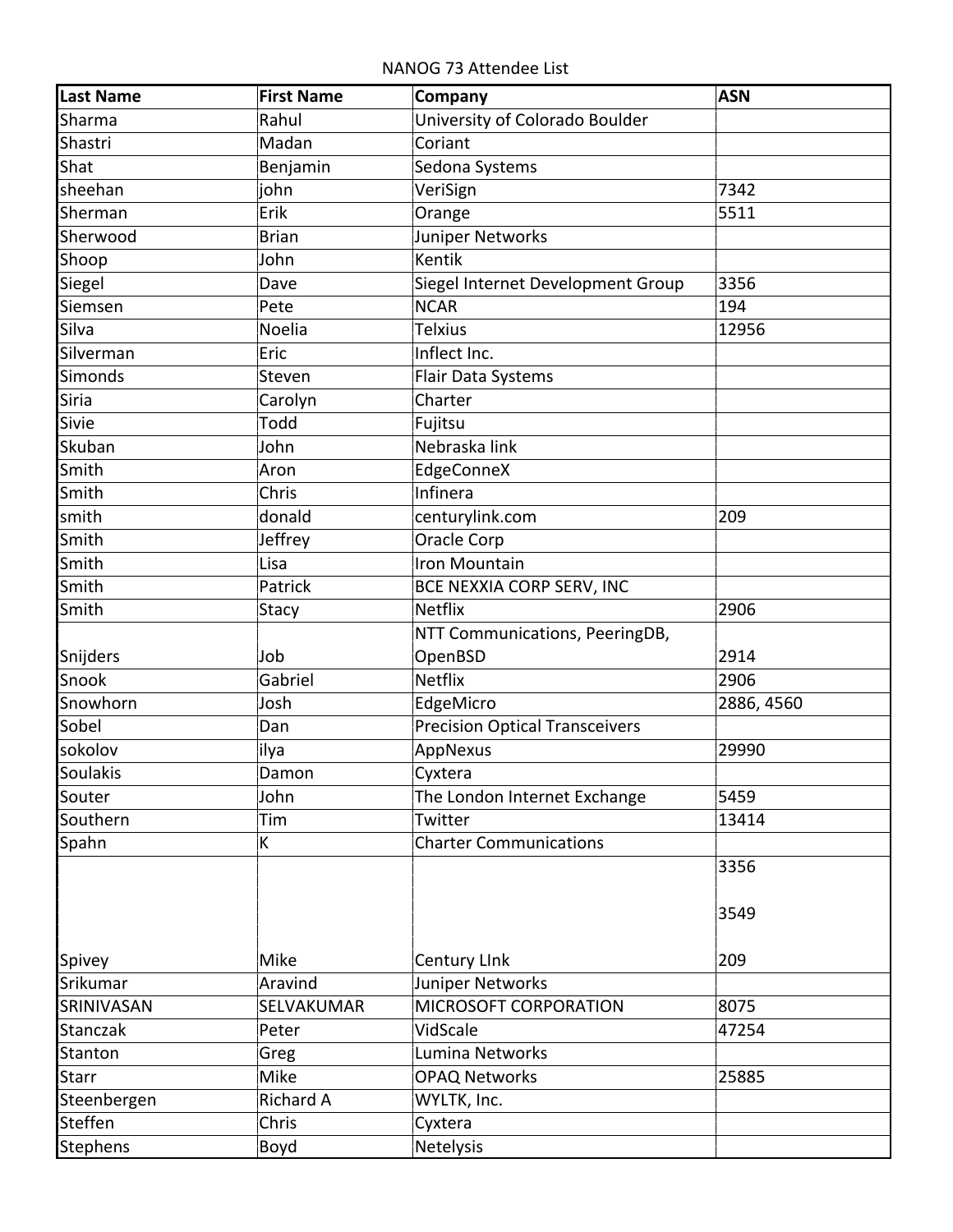NANOG 73 Attendee List

| Still<br><b>Network Utility Force</b><br>Michael<br>Stillman<br>David<br><b>Integration Partners</b><br>Louisiana Optical Network Initiative<br>– LONI<br>Philip<br>32440<br><b>Stott</b><br>16<br>Lawrence Berkeley National Lab<br><b>Stromsness</b><br>Rune<br>3575<br>18530<br>Sturgill<br>Garrick<br><b>Colocation Northwest</b><br>30170<br>Sud<br>16509<br><b>Amazon Web Services</b><br>Raman<br>sugahara<br>daisuke<br>2497<br>IIJ<br>Telehouse<br>Akio<br>13538<br>Sugeno<br>Jeff<br>Sugimoto<br><b>Nokia</b><br>Surdam<br><b>Steve</b><br>Comcast<br>Surdock<br><b>Steve</b><br><b>CTS Telecom</b><br>19653<br>Svacha<br>Milan<br>NIX.CZ / NIX.SK<br>AS6881<br>Swafford<br>Facebook<br>David<br>32934<br><b>Myriad Supply</b><br>Swanson<br>Ryan<br>Xfernet<br>27630<br>Joseph<br>Swasey<br>John<br><b>ARIN</b><br>Sweeting<br>Sylvester<br>William<br>Addrex<br>Szarecki<br>Rafal<br>Juniper Networks inc.<br>Krzysztof Grzegorz<br>Juniper Networks<br>Szarkowicz<br>24652<br>Epsilon<br><b>Szlosarek</b><br>Jerzy (George)<br>44356<br><b>Szurek</b><br>CoreSIte<br>Paul<br>7527<br>Takabayashi<br>Takejiro<br><b>JPIX</b><br>Tarno<br><b>Brad</b><br>12200<br>Rackspace<br>Tarsha<br>64266<br>Nutanix<br>Anas<br>Steve<br><b>Approved Networks</b><br>Tasu<br>Martha<br>N/A<br>Tate<br>Coriant<br>Comcast<br>7922<br>Tauber<br>Tony<br>1200<br>Taylor<br>AMS-IX<br>Drew<br>Taylor<br>Nokia, Inc.<br>Eric<br>910Telecom<br>Taylor<br>Eryn<br>Taylor<br><b>Bluebird Underground Data Center</b><br>James<br>Taylor<br>Telamon<br>Mike<br>Taylor<br>Fujitsu<br>Teena | <b>Last Name</b> | <b>First Name</b> | Company | <b>ASN</b> |
|----------------------------------------------------------------------------------------------------------------------------------------------------------------------------------------------------------------------------------------------------------------------------------------------------------------------------------------------------------------------------------------------------------------------------------------------------------------------------------------------------------------------------------------------------------------------------------------------------------------------------------------------------------------------------------------------------------------------------------------------------------------------------------------------------------------------------------------------------------------------------------------------------------------------------------------------------------------------------------------------------------------------------------------------------------------------------------------------------------------------------------------------------------------------------------------------------------------------------------------------------------------------------------------------------------------------------------------------------------------------------------------------------------------------------------------------------------------------------------------------------------------------------------------------------------------------------------|------------------|-------------------|---------|------------|
|                                                                                                                                                                                                                                                                                                                                                                                                                                                                                                                                                                                                                                                                                                                                                                                                                                                                                                                                                                                                                                                                                                                                                                                                                                                                                                                                                                                                                                                                                                                                                                                  |                  |                   |         |            |
|                                                                                                                                                                                                                                                                                                                                                                                                                                                                                                                                                                                                                                                                                                                                                                                                                                                                                                                                                                                                                                                                                                                                                                                                                                                                                                                                                                                                                                                                                                                                                                                  |                  |                   |         |            |
|                                                                                                                                                                                                                                                                                                                                                                                                                                                                                                                                                                                                                                                                                                                                                                                                                                                                                                                                                                                                                                                                                                                                                                                                                                                                                                                                                                                                                                                                                                                                                                                  |                  |                   |         |            |
|                                                                                                                                                                                                                                                                                                                                                                                                                                                                                                                                                                                                                                                                                                                                                                                                                                                                                                                                                                                                                                                                                                                                                                                                                                                                                                                                                                                                                                                                                                                                                                                  |                  |                   |         |            |
|                                                                                                                                                                                                                                                                                                                                                                                                                                                                                                                                                                                                                                                                                                                                                                                                                                                                                                                                                                                                                                                                                                                                                                                                                                                                                                                                                                                                                                                                                                                                                                                  |                  |                   |         |            |
|                                                                                                                                                                                                                                                                                                                                                                                                                                                                                                                                                                                                                                                                                                                                                                                                                                                                                                                                                                                                                                                                                                                                                                                                                                                                                                                                                                                                                                                                                                                                                                                  |                  |                   |         |            |
|                                                                                                                                                                                                                                                                                                                                                                                                                                                                                                                                                                                                                                                                                                                                                                                                                                                                                                                                                                                                                                                                                                                                                                                                                                                                                                                                                                                                                                                                                                                                                                                  |                  |                   |         |            |
|                                                                                                                                                                                                                                                                                                                                                                                                                                                                                                                                                                                                                                                                                                                                                                                                                                                                                                                                                                                                                                                                                                                                                                                                                                                                                                                                                                                                                                                                                                                                                                                  |                  |                   |         |            |
|                                                                                                                                                                                                                                                                                                                                                                                                                                                                                                                                                                                                                                                                                                                                                                                                                                                                                                                                                                                                                                                                                                                                                                                                                                                                                                                                                                                                                                                                                                                                                                                  |                  |                   |         |            |
|                                                                                                                                                                                                                                                                                                                                                                                                                                                                                                                                                                                                                                                                                                                                                                                                                                                                                                                                                                                                                                                                                                                                                                                                                                                                                                                                                                                                                                                                                                                                                                                  |                  |                   |         |            |
|                                                                                                                                                                                                                                                                                                                                                                                                                                                                                                                                                                                                                                                                                                                                                                                                                                                                                                                                                                                                                                                                                                                                                                                                                                                                                                                                                                                                                                                                                                                                                                                  |                  |                   |         |            |
|                                                                                                                                                                                                                                                                                                                                                                                                                                                                                                                                                                                                                                                                                                                                                                                                                                                                                                                                                                                                                                                                                                                                                                                                                                                                                                                                                                                                                                                                                                                                                                                  |                  |                   |         |            |
|                                                                                                                                                                                                                                                                                                                                                                                                                                                                                                                                                                                                                                                                                                                                                                                                                                                                                                                                                                                                                                                                                                                                                                                                                                                                                                                                                                                                                                                                                                                                                                                  |                  |                   |         |            |
|                                                                                                                                                                                                                                                                                                                                                                                                                                                                                                                                                                                                                                                                                                                                                                                                                                                                                                                                                                                                                                                                                                                                                                                                                                                                                                                                                                                                                                                                                                                                                                                  |                  |                   |         |            |
|                                                                                                                                                                                                                                                                                                                                                                                                                                                                                                                                                                                                                                                                                                                                                                                                                                                                                                                                                                                                                                                                                                                                                                                                                                                                                                                                                                                                                                                                                                                                                                                  |                  |                   |         |            |
|                                                                                                                                                                                                                                                                                                                                                                                                                                                                                                                                                                                                                                                                                                                                                                                                                                                                                                                                                                                                                                                                                                                                                                                                                                                                                                                                                                                                                                                                                                                                                                                  |                  |                   |         |            |
|                                                                                                                                                                                                                                                                                                                                                                                                                                                                                                                                                                                                                                                                                                                                                                                                                                                                                                                                                                                                                                                                                                                                                                                                                                                                                                                                                                                                                                                                                                                                                                                  |                  |                   |         |            |
|                                                                                                                                                                                                                                                                                                                                                                                                                                                                                                                                                                                                                                                                                                                                                                                                                                                                                                                                                                                                                                                                                                                                                                                                                                                                                                                                                                                                                                                                                                                                                                                  |                  |                   |         |            |
|                                                                                                                                                                                                                                                                                                                                                                                                                                                                                                                                                                                                                                                                                                                                                                                                                                                                                                                                                                                                                                                                                                                                                                                                                                                                                                                                                                                                                                                                                                                                                                                  |                  |                   |         |            |
|                                                                                                                                                                                                                                                                                                                                                                                                                                                                                                                                                                                                                                                                                                                                                                                                                                                                                                                                                                                                                                                                                                                                                                                                                                                                                                                                                                                                                                                                                                                                                                                  |                  |                   |         |            |
|                                                                                                                                                                                                                                                                                                                                                                                                                                                                                                                                                                                                                                                                                                                                                                                                                                                                                                                                                                                                                                                                                                                                                                                                                                                                                                                                                                                                                                                                                                                                                                                  |                  |                   |         |            |
|                                                                                                                                                                                                                                                                                                                                                                                                                                                                                                                                                                                                                                                                                                                                                                                                                                                                                                                                                                                                                                                                                                                                                                                                                                                                                                                                                                                                                                                                                                                                                                                  |                  |                   |         |            |
|                                                                                                                                                                                                                                                                                                                                                                                                                                                                                                                                                                                                                                                                                                                                                                                                                                                                                                                                                                                                                                                                                                                                                                                                                                                                                                                                                                                                                                                                                                                                                                                  |                  |                   |         |            |
|                                                                                                                                                                                                                                                                                                                                                                                                                                                                                                                                                                                                                                                                                                                                                                                                                                                                                                                                                                                                                                                                                                                                                                                                                                                                                                                                                                                                                                                                                                                                                                                  |                  |                   |         |            |
|                                                                                                                                                                                                                                                                                                                                                                                                                                                                                                                                                                                                                                                                                                                                                                                                                                                                                                                                                                                                                                                                                                                                                                                                                                                                                                                                                                                                                                                                                                                                                                                  |                  |                   |         |            |
|                                                                                                                                                                                                                                                                                                                                                                                                                                                                                                                                                                                                                                                                                                                                                                                                                                                                                                                                                                                                                                                                                                                                                                                                                                                                                                                                                                                                                                                                                                                                                                                  |                  |                   |         |            |
|                                                                                                                                                                                                                                                                                                                                                                                                                                                                                                                                                                                                                                                                                                                                                                                                                                                                                                                                                                                                                                                                                                                                                                                                                                                                                                                                                                                                                                                                                                                                                                                  |                  |                   |         |            |
|                                                                                                                                                                                                                                                                                                                                                                                                                                                                                                                                                                                                                                                                                                                                                                                                                                                                                                                                                                                                                                                                                                                                                                                                                                                                                                                                                                                                                                                                                                                                                                                  |                  |                   |         |            |
|                                                                                                                                                                                                                                                                                                                                                                                                                                                                                                                                                                                                                                                                                                                                                                                                                                                                                                                                                                                                                                                                                                                                                                                                                                                                                                                                                                                                                                                                                                                                                                                  |                  |                   |         |            |
|                                                                                                                                                                                                                                                                                                                                                                                                                                                                                                                                                                                                                                                                                                                                                                                                                                                                                                                                                                                                                                                                                                                                                                                                                                                                                                                                                                                                                                                                                                                                                                                  |                  |                   |         |            |
|                                                                                                                                                                                                                                                                                                                                                                                                                                                                                                                                                                                                                                                                                                                                                                                                                                                                                                                                                                                                                                                                                                                                                                                                                                                                                                                                                                                                                                                                                                                                                                                  |                  |                   |         |            |
|                                                                                                                                                                                                                                                                                                                                                                                                                                                                                                                                                                                                                                                                                                                                                                                                                                                                                                                                                                                                                                                                                                                                                                                                                                                                                                                                                                                                                                                                                                                                                                                  |                  |                   |         |            |
|                                                                                                                                                                                                                                                                                                                                                                                                                                                                                                                                                                                                                                                                                                                                                                                                                                                                                                                                                                                                                                                                                                                                                                                                                                                                                                                                                                                                                                                                                                                                                                                  |                  |                   |         |            |
|                                                                                                                                                                                                                                                                                                                                                                                                                                                                                                                                                                                                                                                                                                                                                                                                                                                                                                                                                                                                                                                                                                                                                                                                                                                                                                                                                                                                                                                                                                                                                                                  |                  |                   |         |            |
|                                                                                                                                                                                                                                                                                                                                                                                                                                                                                                                                                                                                                                                                                                                                                                                                                                                                                                                                                                                                                                                                                                                                                                                                                                                                                                                                                                                                                                                                                                                                                                                  |                  |                   |         |            |
|                                                                                                                                                                                                                                                                                                                                                                                                                                                                                                                                                                                                                                                                                                                                                                                                                                                                                                                                                                                                                                                                                                                                                                                                                                                                                                                                                                                                                                                                                                                                                                                  |                  |                   |         |            |
|                                                                                                                                                                                                                                                                                                                                                                                                                                                                                                                                                                                                                                                                                                                                                                                                                                                                                                                                                                                                                                                                                                                                                                                                                                                                                                                                                                                                                                                                                                                                                                                  |                  |                   |         |            |
|                                                                                                                                                                                                                                                                                                                                                                                                                                                                                                                                                                                                                                                                                                                                                                                                                                                                                                                                                                                                                                                                                                                                                                                                                                                                                                                                                                                                                                                                                                                                                                                  |                  |                   |         |            |
| 2637<br>Te<br>Georgia Institute of Technology<br>Sereyratanak                                                                                                                                                                                                                                                                                                                                                                                                                                                                                                                                                                                                                                                                                                                                                                                                                                                                                                                                                                                                                                                                                                                                                                                                                                                                                                                                                                                                                                                                                                                    |                  |                   |         |            |
| <b>Charter Communications</b><br><b>TeGrotenhuis</b><br>Leon                                                                                                                                                                                                                                                                                                                                                                                                                                                                                                                                                                                                                                                                                                                                                                                                                                                                                                                                                                                                                                                                                                                                                                                                                                                                                                                                                                                                                                                                                                                     |                  |                   |         |            |
| Tekawade<br>Shraddha<br>Oracle                                                                                                                                                                                                                                                                                                                                                                                                                                                                                                                                                                                                                                                                                                                                                                                                                                                                                                                                                                                                                                                                                                                                                                                                                                                                                                                                                                                                                                                                                                                                                   |                  |                   |         |            |
| <b>Temkin</b><br>David<br>Netflix<br>2906                                                                                                                                                                                                                                                                                                                                                                                                                                                                                                                                                                                                                                                                                                                                                                                                                                                                                                                                                                                                                                                                                                                                                                                                                                                                                                                                                                                                                                                                                                                                        |                  |                   |         |            |
| Nokia Deepfield<br>Tenchov<br>Kaloyan                                                                                                                                                                                                                                                                                                                                                                                                                                                                                                                                                                                                                                                                                                                                                                                                                                                                                                                                                                                                                                                                                                                                                                                                                                                                                                                                                                                                                                                                                                                                            |                  |                   |         |            |
| <b>Tendler</b><br><b>Fujitsu Network Communications</b><br>Jaime                                                                                                                                                                                                                                                                                                                                                                                                                                                                                                                                                                                                                                                                                                                                                                                                                                                                                                                                                                                                                                                                                                                                                                                                                                                                                                                                                                                                                                                                                                                 |                  |                   |         |            |
| CenturyLink<br>3356, 209<br>Thomas<br>Margo                                                                                                                                                                                                                                                                                                                                                                                                                                                                                                                                                                                                                                                                                                                                                                                                                                                                                                                                                                                                                                                                                                                                                                                                                                                                                                                                                                                                                                                                                                                                      |                  |                   |         |            |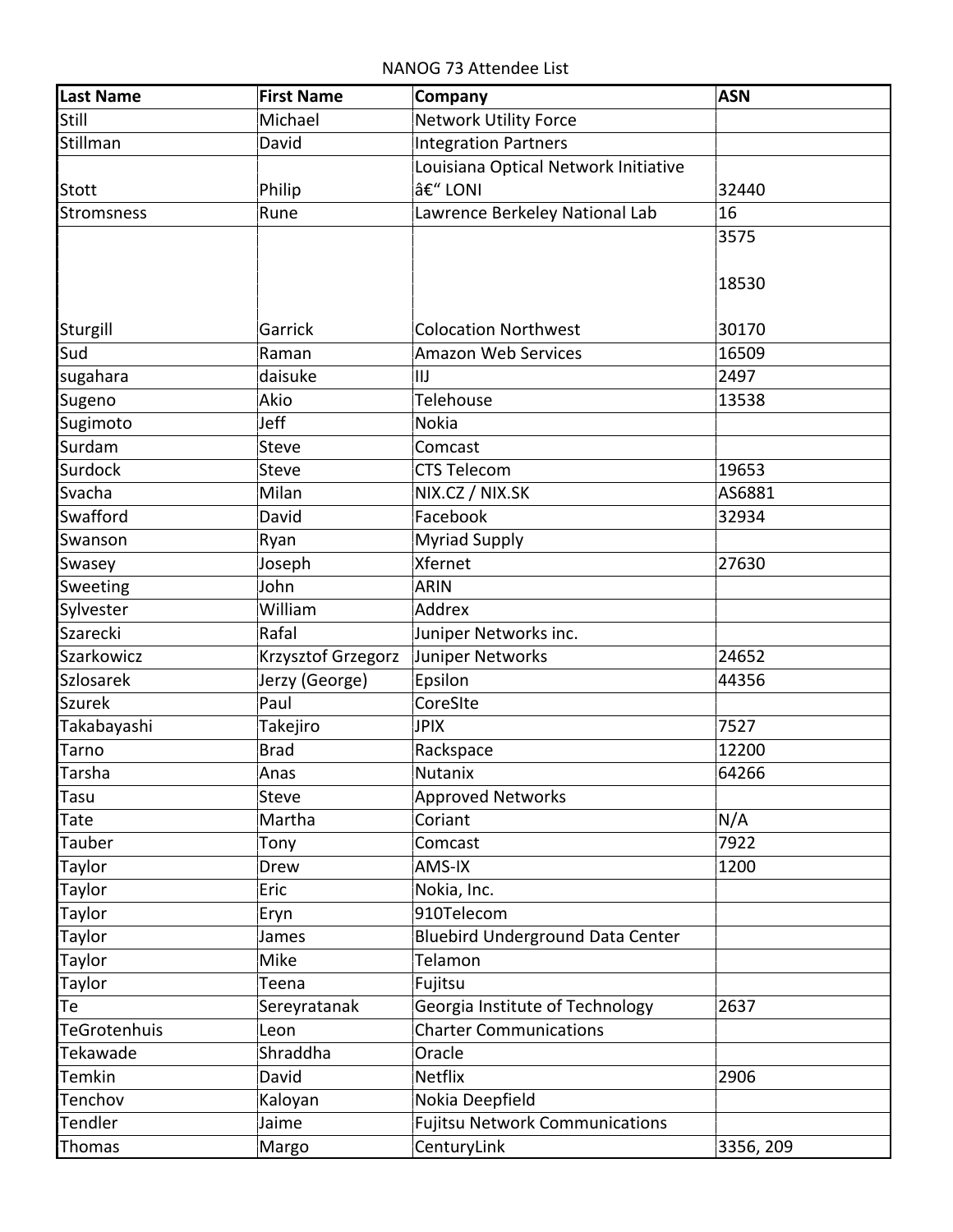NANOG 73 Attendee List

| <b>Last Name</b>    | <b>First Name</b> | Company                               | <b>ASN</b>           |
|---------------------|-------------------|---------------------------------------|----------------------|
| Thompson            | David             | Oracle                                |                      |
| <b>Timlick</b>      | John              | <b>Nokia</b>                          |                      |
| <b>Tingley</b>      | David             | Verizon                               | 701, 702, 703, 14551 |
| Tinsman             | Oliver            | Juniper Networks                      |                      |
| <b>Tobias</b>       | Jaimee            | <b>ADVA Optical Networking</b>        |                      |
| Todd                | John              | Quad9                                 | 19281                |
| Todd                | Nathaniel         | ViaSat, Inc.                          | 7155                 |
| <b>Tompkins</b>     | Lena              | <b>CICS</b>                           |                      |
| Towfiq              | Bayan             | subspace                              | 32261                |
| Townsend            | Eric              | Progressive Insurance                 |                      |
| <b>Tracy</b>        | Chad              | Nebraskalink                          | 16851                |
| <b>Tracy</b>        | <b>Kirk</b>       | Telia Company                         | 1299                 |
| <b>TRAMBLEY</b>     | <b>WILLIAM</b>    | <b>SPARKLE</b>                        | 6762                 |
| <b>Tran Thanh</b>   | Hai               | FPT Telecom                           | 18403                |
| <b>Trice</b>        | Michael           | CSRA/AREN                             | 3464                 |
| Trinkle             | Dennis            | CICS/Ball State                       |                      |
| <b>Trivette</b>     | Joya              | Telia Carrier                         | 1299                 |
| Truong              | My                | Molex, LLC                            |                      |
|                     |                   |                                       |                      |
| Tsuchiya            | Taiji             | ITOCHU Techno-Solutions America, Inc. |                      |
| Tung                | Bob               | Finisar                               |                      |
| Turner              | Inga              | LINX (The London Internet Exchange)   | 5459                 |
| Ulloa               | Jorge             | <b>IBM</b>                            | 36351                |
| ulrich              | steve             | Juniper Networks                      |                      |
| Usi                 | George            | rmv6tf                                |                      |
| Valhuerdi           | Arthur            | Datagryd Data Centers LLC             |                      |
| Valsami             | Anna              | Telstra                               | 1221, 4637, 10026    |
| Van Lierop          | Paul              | Cisco                                 | 109                  |
|                     |                   |                                       | 11404, 32107, 22759, |
| van Oppen           | John              | Wave / RCN / Grande                   | 8121, 17017, 6079    |
| Van Valkenburg      | Kyle              | <b>Viavi Solutions</b>                |                      |
| Vandenberg          | Teddy             | <b>IBM Cloud</b>                      | 36351                |
| Venable             | Ben               | <b>State of Alabama</b>               | 11109                |
| Verda               | Anthony           | Flexential                            |                      |
| Verdouw             | <b>Bart</b>       | EdgeConneX                            |                      |
| Villa               | Frank             | Fastly Inc                            | AS54113              |
| Visinscaia          | Svetlana          | Addrex                                |                      |
| Vogel               | Mike              | Comcast                               | 7922                 |
| von dem Hagen       | Malte             | GoDaddy                               | 26496, 20773         |
| Von der Linde       | Peter             | EdgeConneX                            |                      |
| von Renterghem      | Wouter            | DE-CIX                                | 63034, 62499, 6695   |
| VothukudiGovindaraj | Srinivas          | Oracle                                |                      |
| Wagner              | Jonathan          | Lumina Networks                       |                      |
| Wagner              | <b>RT</b>         | <b>Brolly Communications, Inc.</b>    | AS395347             |
| Walker              | Mike              | <b>Cogent Communications</b>          | 174                  |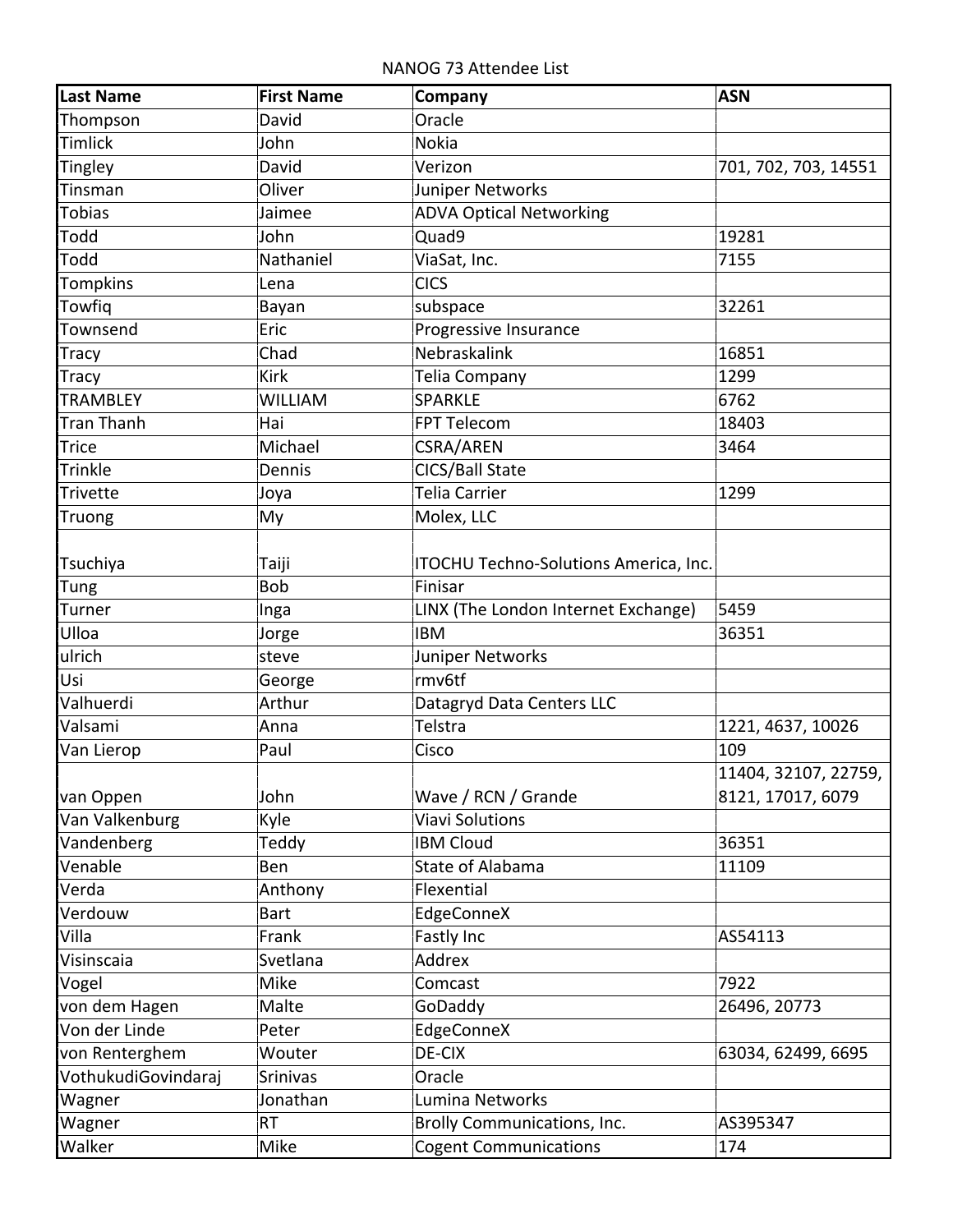NANOG 73 Attendee List

| <b>Last Name</b> | <b>First Name</b> | Company                               | <b>ASN</b>      |
|------------------|-------------------|---------------------------------------|-----------------|
| Wallace          | <b>Brian</b>      | <b>Cisco Systems</b>                  |                 |
| Walsh            | Amara             | <b>NTT Communications</b>             | 2914            |
| Walsh            | <b>Brady</b>      | <b>Netflix</b>                        | 2906            |
| Warlick          | Callahan          | Roblox                                | 22697           |
| Warren           | Andrew            | Oracle                                |                 |
| Warren           | Zachary           | China Telecom Americas                |                 |
| Wcislo           | Rob               | <b>GTT</b>                            |                 |
| Webb             | Randall           | <b>CNI</b>                            | 7106            |
| Webster          | Bill              | WOW! Internet, Cable and Phone        | 12083           |
| Weeks            | Bryan             | Datacenter                            |                 |
| Weintraub        | Aaron             | <b>Cogent Communications</b>          | 174             |
| Weis             | Noah              | CenturyLink                           | 3356, 3549, 209 |
| Welch            | Mike              | Juniper Networks                      |                 |
| Westbrook        | <b>Brooks</b>     | Juniper Networks                      |                 |
| Westbrook        | Heidi             | <b>Fujitsu Network Communications</b> |                 |
| Westby           | Matthew           | 'NETSCOUT   Arbor                     |                 |
| Westover         | Michelle          | <b>F5 Networks</b>                    |                 |
| Whalen           | Chris             | Edge Intelligence Software, Inc.      |                 |
| Wheeler          | <b>Travis</b>     | Precision Optical Transceivers, Inc.  |                 |
| Whilden          | Ellis             | SoftLayer, an IBM Company             | 36351           |
| Whinery          | Alan              | University of Hawaii, ITS             |                 |
| White            | Allyson           | 'NETSCOUT   Arbor                     |                 |
| White            | Christopher       | Coriant                               |                 |
| Widman           | Paul              | Arista Networks                       |                 |
| Wigley           | Lane              | Cisco Systems                         |                 |
| Wiley            | Christopher       | Oracle Corp                           | 792             |
| Wilkinson        | Zach              | Arbor Networks, Inc.                  |                 |
| Willey           | Roger             | Nebraska Data Centers                 |                 |
| Williams         | Bill              | CyrusOne                              | 62              |
| Williams         | James             | Rackspace                             | 12200           |
| williams         | jason             | Logix Fiber Networks                  | 11215           |
| Williams         | Les               | Tata Communications Ltd.              | 6453            |
| <b>Williams</b>  | Rick              | DC BLOX                               |                 |
| Willis           | Aaron             | Imperva                               |                 |
| Willison         | Harold            | Comcast                               | 7922            |
| Winslow          | Michael           | <b>GDT</b>                            | 18480           |
| Winstead         | Eddy              | <b>ISC</b>                            |                 |
| Wishnick         | David             | University of Pennsylvania            |                 |
| Witherstine      | Kevin             | <b>Cumulus Networks</b>               |                 |
| Witteman         | Job               | <b>NxtVn</b>                          |                 |
| Wittkop          | Valerie           | <b>NANOG</b>                          | 19230           |
| Wohnoutka        | William           | Centurylink                           |                 |
| Wojnarowski      | Jacek R.          | Telia Carrier                         | 1299            |
| Wollny           | Walt              | Hurricane Electric                    | 6939            |
| Wolters          | Adam              | Google                                |                 |